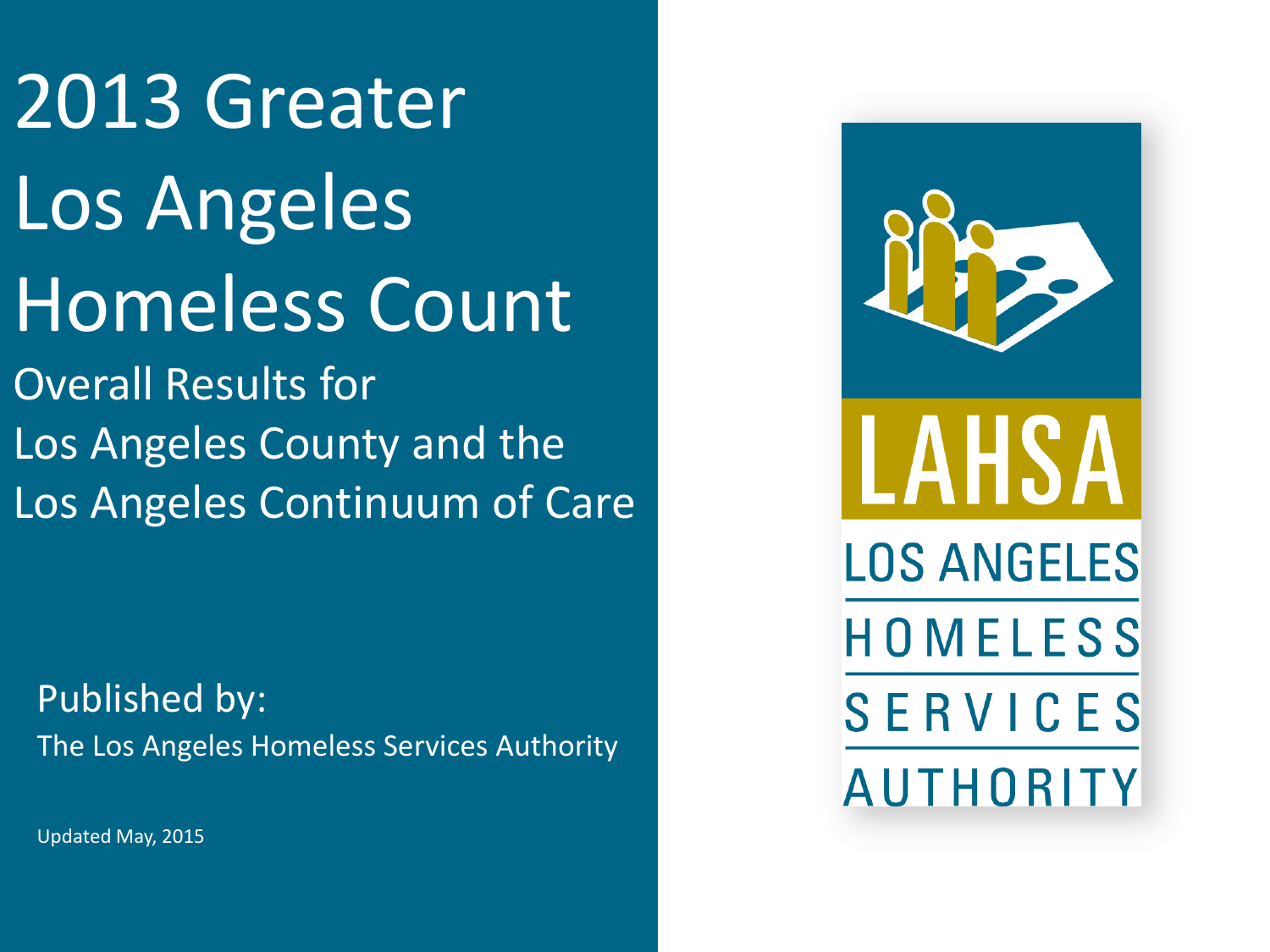# 2013 Greater Los Angeles Homeless Count Homeless Count Overview



- 1. Scope and Limitations of Count
- 2. Executive Summary
- 3. Homeless Count Components
- 4. Key Findings
- 5. Methodology
- 6. Next Steps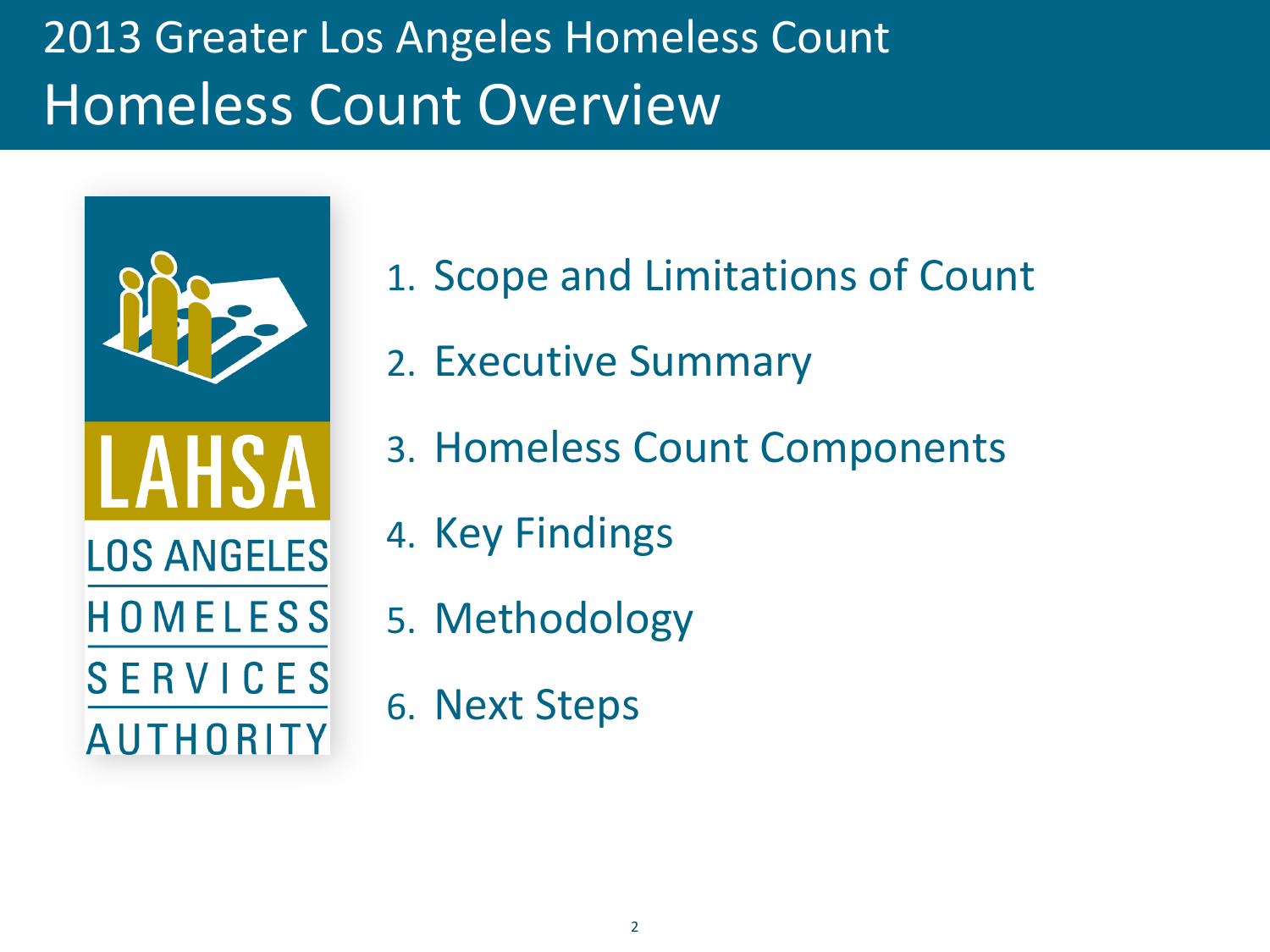# 2013 Greater Los Angeles Homeless Count Scope and Limitations of the Count



- The Greater Los Angeles Homeless Count's main purpose is to answer very important questions about homelessness in Los Angeles:
	- The number of homeless persons (HOW MANY?)
	- The demographic characteristics of homeless population
		- Examples: veteran homelessness, chronic homelessness, youth homelessness, etc. (WHO?)
		- Barriers/benefits usage (HOW?)
	- The location of our homeless (WHERE?)
- **What the Count is not designed to answer is WHY?** 
	- Example: Why did the numbers increase or decrease by X% in my area?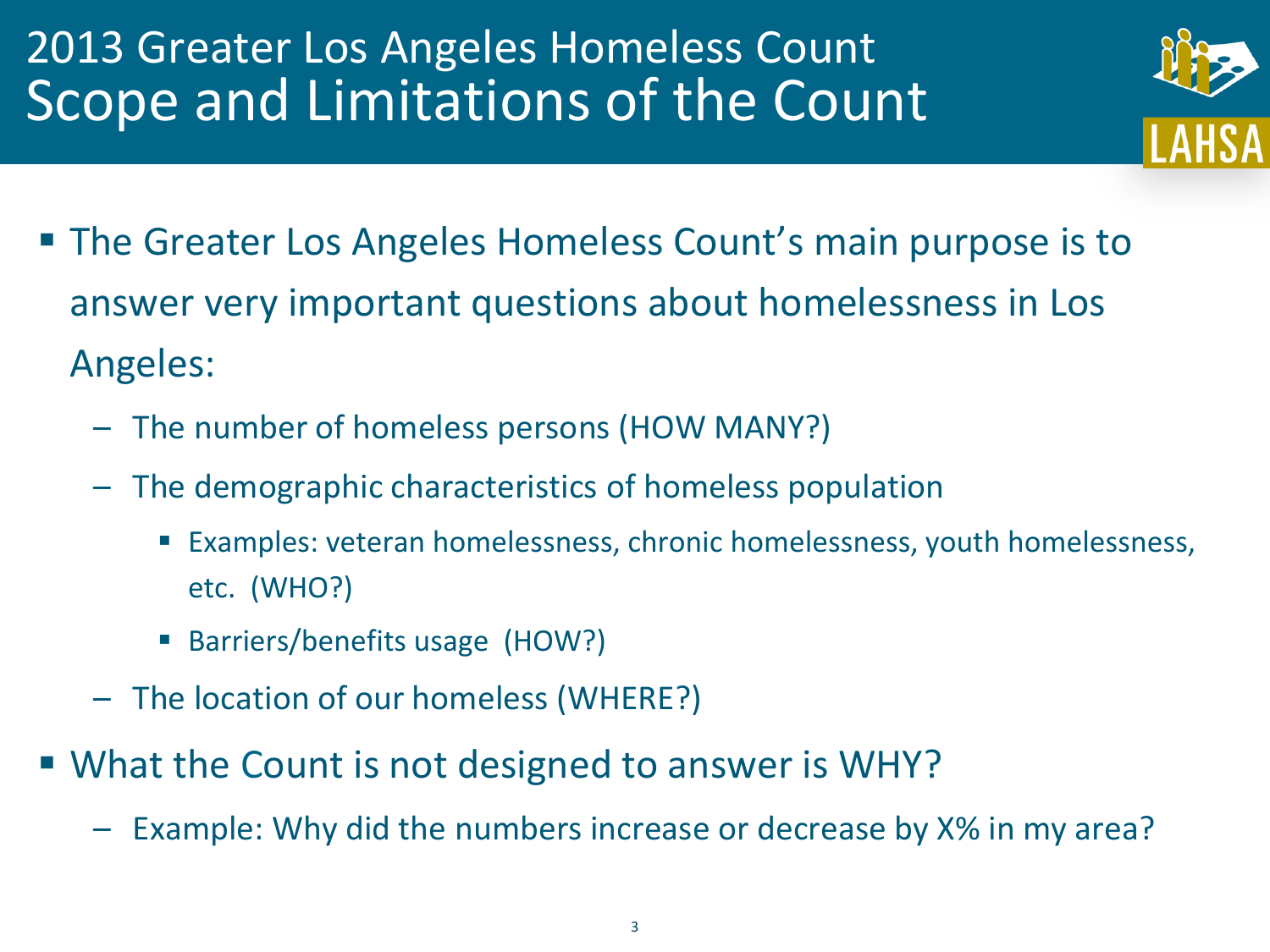### 2013 Greater Los Angeles Homeless Count Executive Summary – Los Angeles County



#### **Los Angeles County 2013 Homeless Count:**

- Homelessness in Los Angeles County increased to 39,463 men, women and children, or 0.1% in the street and shelter count
- **People who were sheltered represent only about 1 in 3 each night**  $-14,327$ (36.3%) were sheltered, while 25,136 had no safe place to stay (63.7%)
- 31,052(78.7%) people who were homeless in Los Angeles were single adults
- 7,590 (19.2%) were family members including children
- 821 (2.1%) were unaccompanied youth under 18

Note: For Federal Homeless Assistance, Los Angeles County is comprised of four Homeless Continua of Care (systems to address homelessness). The Los Angeles Continuum represents about 90% of the total of Los Angeles County. Other CoCs in the County include the cities of Long Beach, Glendale and Pasadena.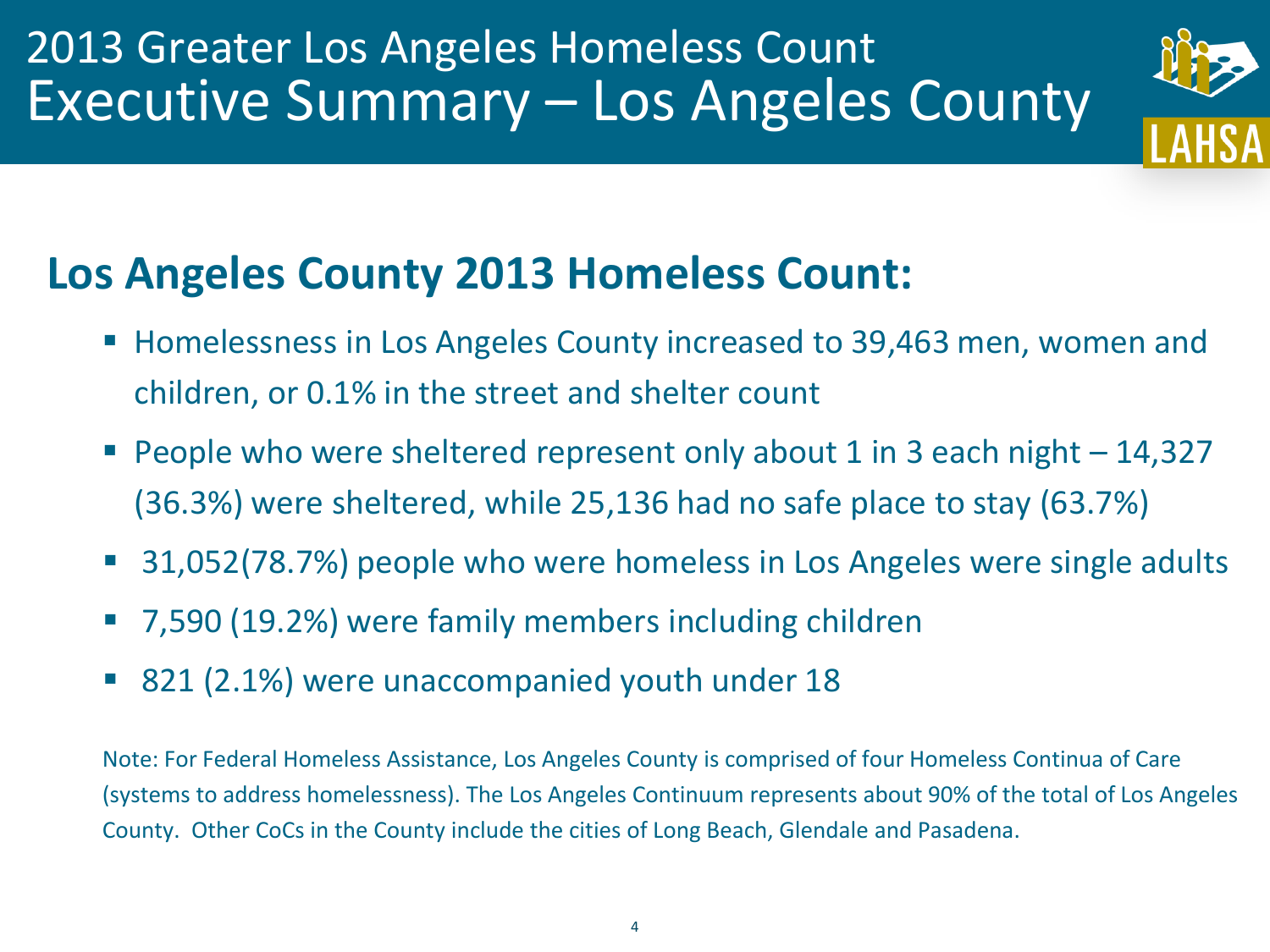### 2013 Greater Los Angeles Homeless Count Executive Summary – Los Angeles County



#### **Countywide Homeless Count Trends 2005 - 2013**

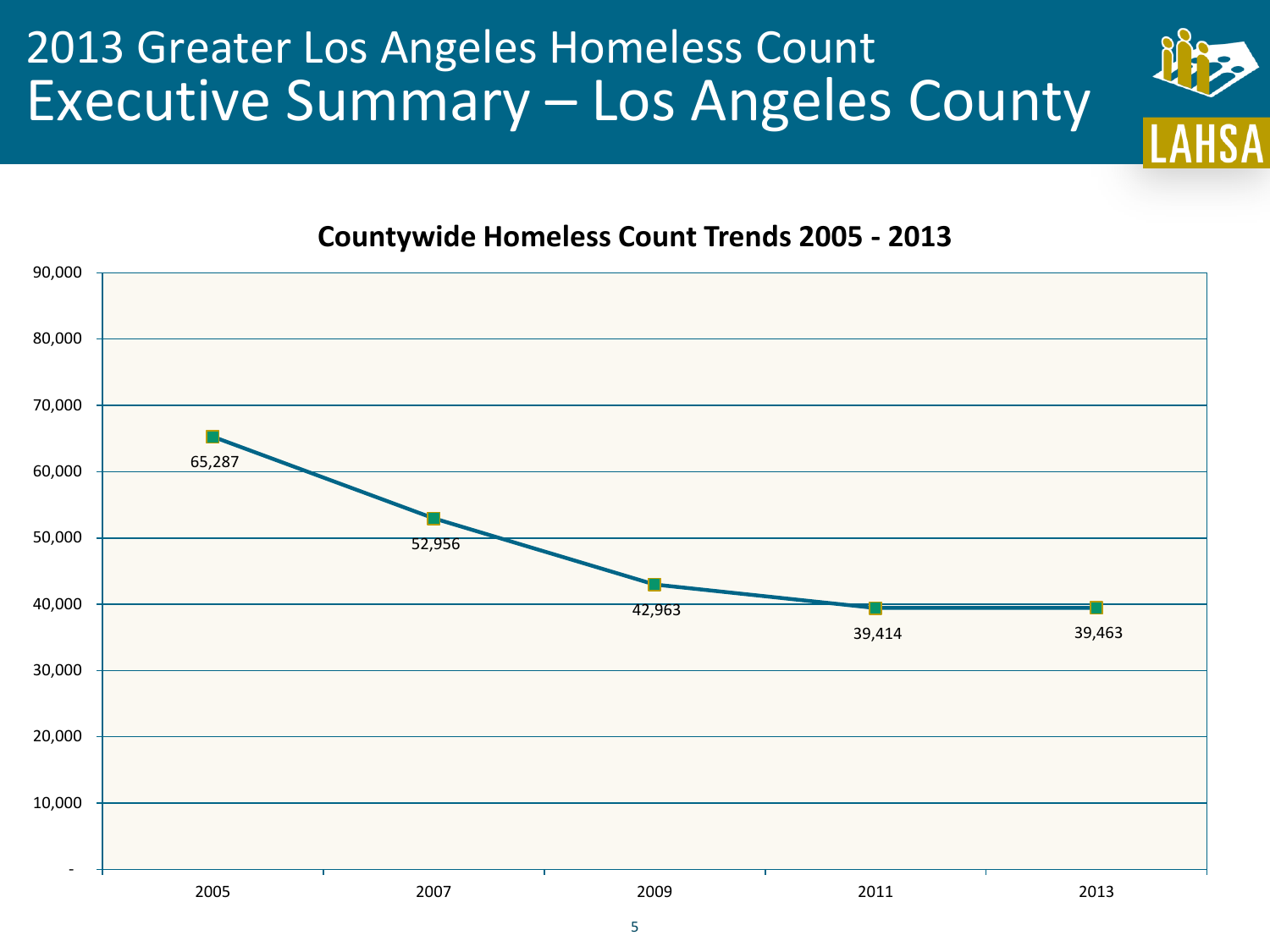

#### **Los Angeles Continuum of Care 2013 Homeless Count:**

- Homelessness in the LA CoC increased to 35,524 men, women and children, or 2.6% in the street and shelter count over 2011 estimates
- People who were sheltered represent only about 1 in 3 each night 12,934 (36.4%) were sheltered, while 22,590 had no safe place to stay (63.6%)
- 28,029 (78.9%) people who were homeless in Los Angeles are single adults
- 7,590 (13.2%) were family members including children
- 817 (2.3%) were unaccompanied youth under 18

Note: The Los Angeles Continuum of Care includes the County of Los Angeles and all cities in the County except for Long Beach, Glendale and Pasadena.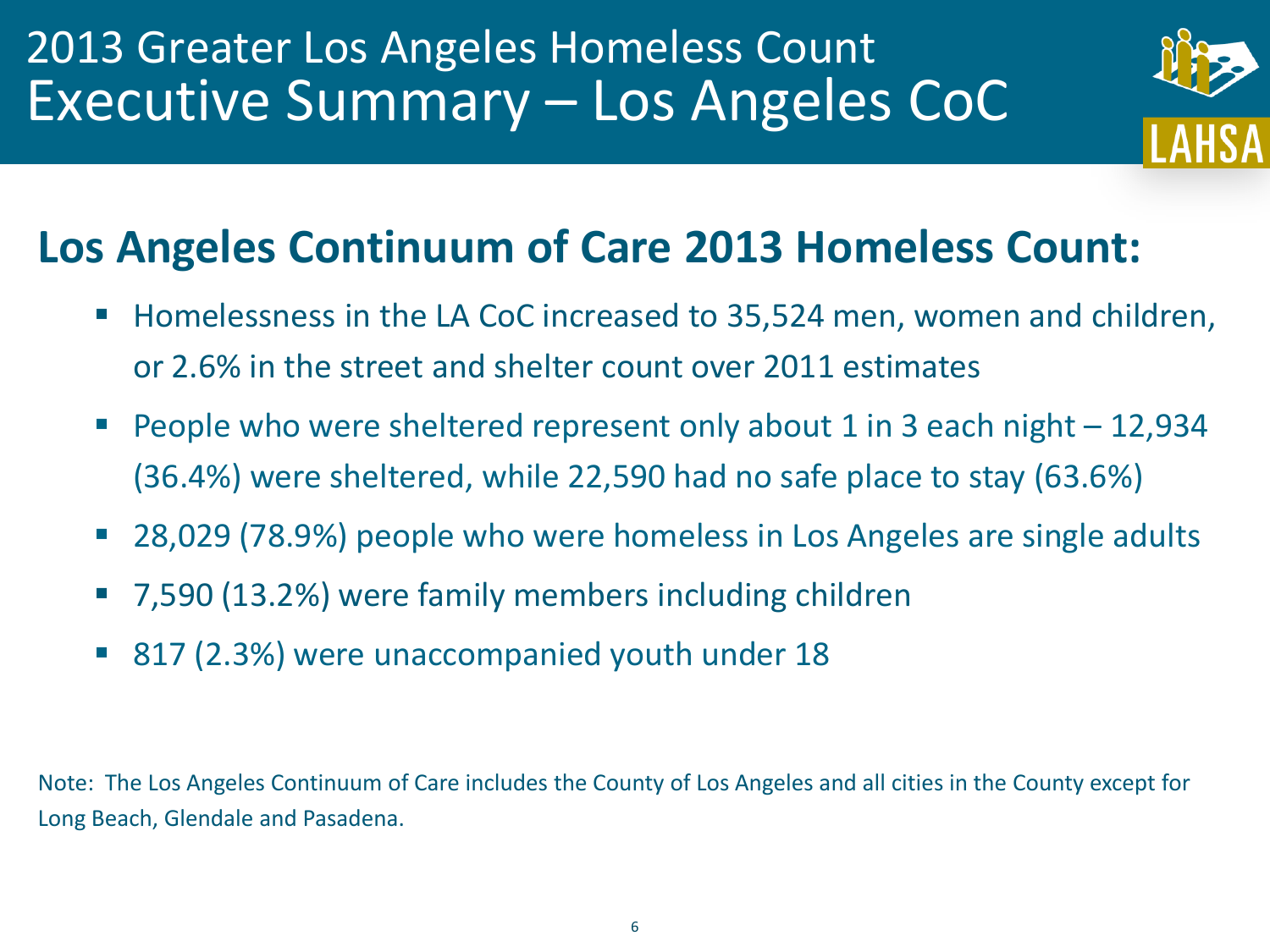#### 2013 Greater Los Angeles Homeless Count Executive Summary – Los Angeles CoC



#### **Continuum of Care Homeless Trends 2005 - 2013**

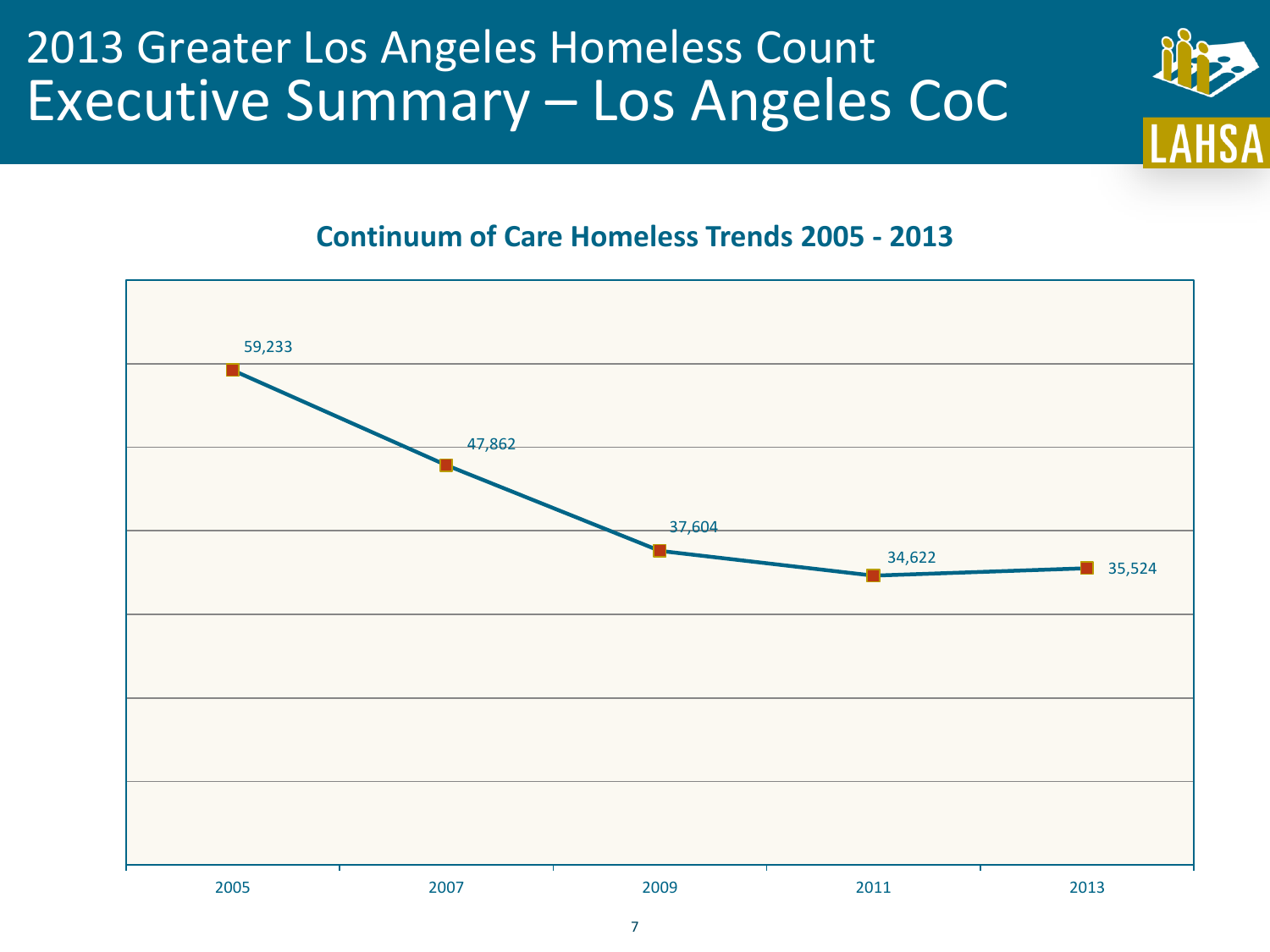# 2013 Greater Los Angeles Homeless Count Executive Summary – Los Angeles CoC



- Veteran homelessness has experienced a significant decrease (-23.2%) from 6,281 men and women in 2011 to 4,007 in 2013
- Chronically homeless family members have decreased as well from 1,972 adults and children in 2011 to 1,227 adults and children in 2013 (-37.8%)
- Adult single men represented the fastest growing segment of people experiencing homelessness in the LA CoC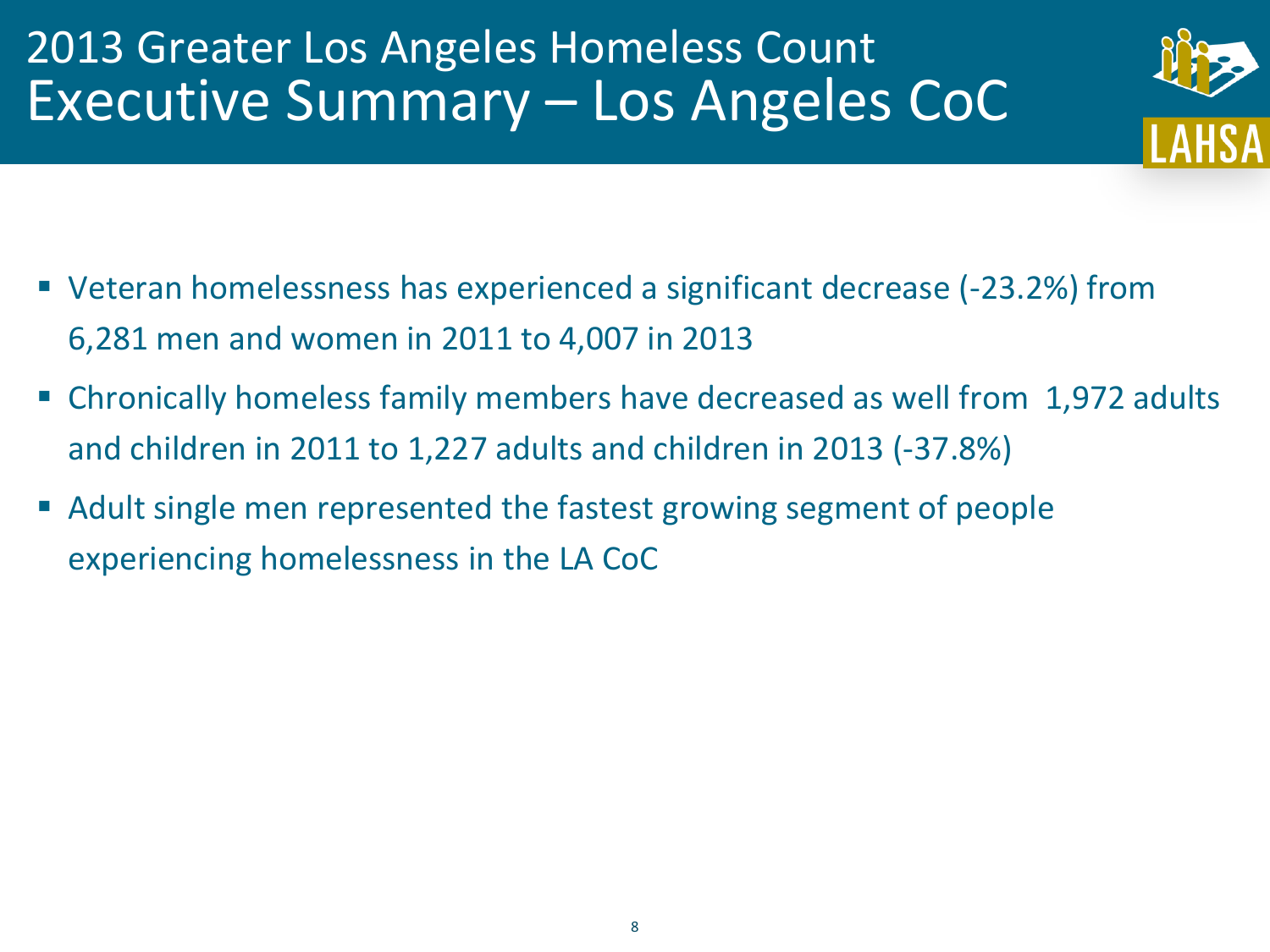# 2013 Greater Los Angeles Homeless Count Homeless Count Background



- In 2004, HUD mandated that CoCs conduct a homeless count during the last 10 days of January, every two years
- The City and County of Los Angeles agreed to comply with the HUD mandate
- The first census was held in January 2005; the same methodological components have been used in Los Angeles County since 2005
- **EXTERS** LAHSA's first counts used random sampling to select census tracts to target in the Count
- The 2013 Count was conducted January 29-31 for the Los Angeles Continuum; the cities of Glendale, Long Beach and Pasadena also conducted counts during the last 10 days of January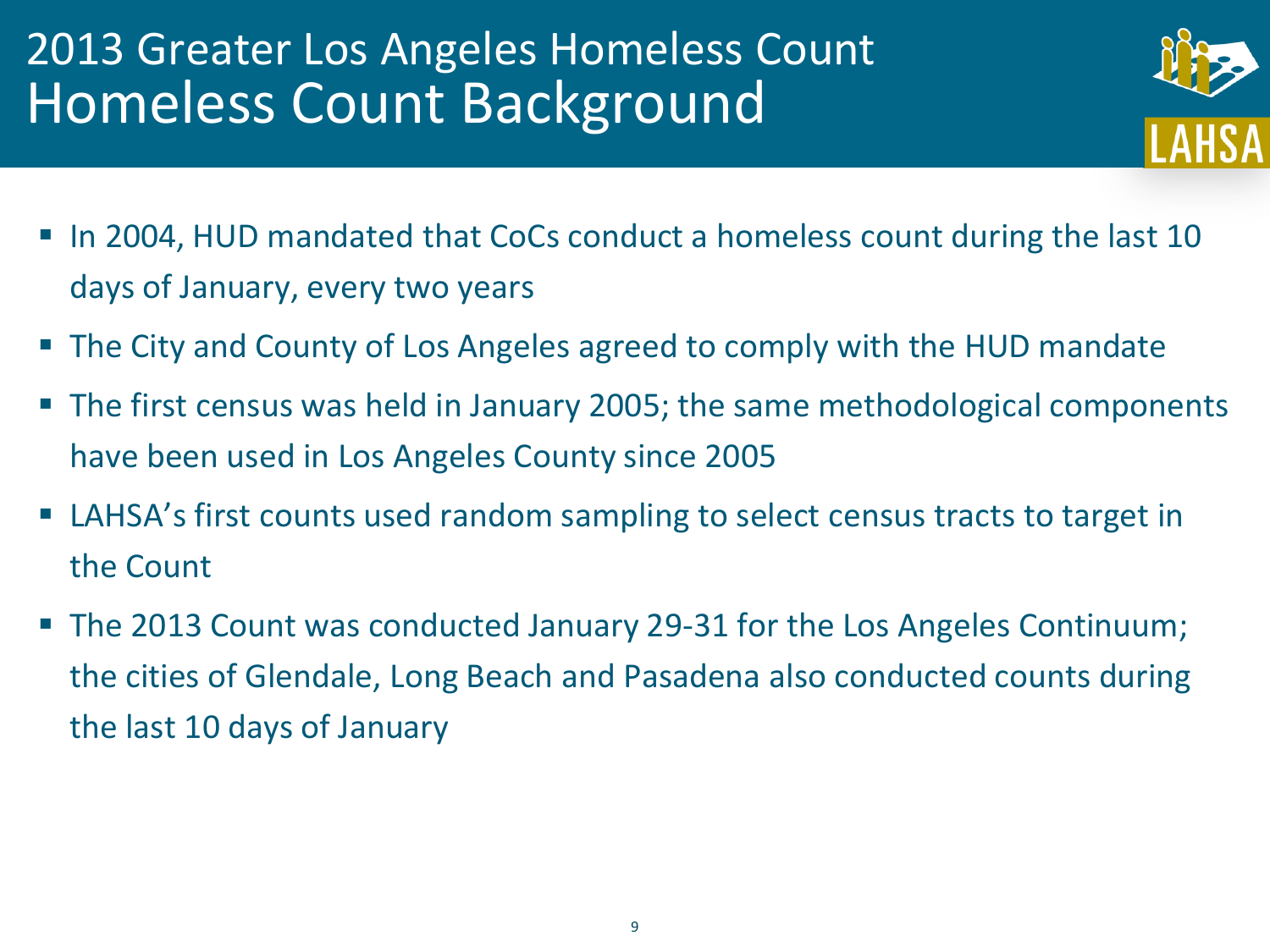# 2013 Greater Los Angeles Homeless Count Homeless Count Background

- 
- In 2009, LAHSA created the Opt In Program, which allows cities and communities to count 100% of their community's jurisdiction and recruit their own volunteers
- In 2013, the Count PLUS program was introduced as an enhancement to the Opt In Program
- Count PLUS communities and cities count 100% of their census tracts and conduct demographic surveys as well
- The Homeless Count has a margin of error of less than 5% - making it as robust as any major survey; confidence level is 95%

|                                                  |       | <b>Census Tracts</b> |        | Change vs.<br><b>Prior Count</b> |
|--------------------------------------------------|-------|----------------------|--------|----------------------------------|
|                                                  | #     | %                    |        | ℅                                |
| <b>Census Tracts in</b><br><b>Overall LA CoC</b> | 1,887 | 100%                 |        |                                  |
| <b>2005 Count</b>                                | 510   | 27%                  |        |                                  |
| <b>2007 Count</b>                                | 505   | 27%                  | -5     | $-1%$                            |
| <b>2009 Count</b>                                | 754   | 40%                  | $+249$ | $+49%$                           |
| <b>2011 Count</b>                                | 922   | 49%                  | $+168$ | $+22%$                           |
| <b>2013 Count</b>                                | 1,355 | 72%                  | $+433$ | $+47%$                           |

#### **Homeless Count Census Tract Coverage, 2005 - 2013**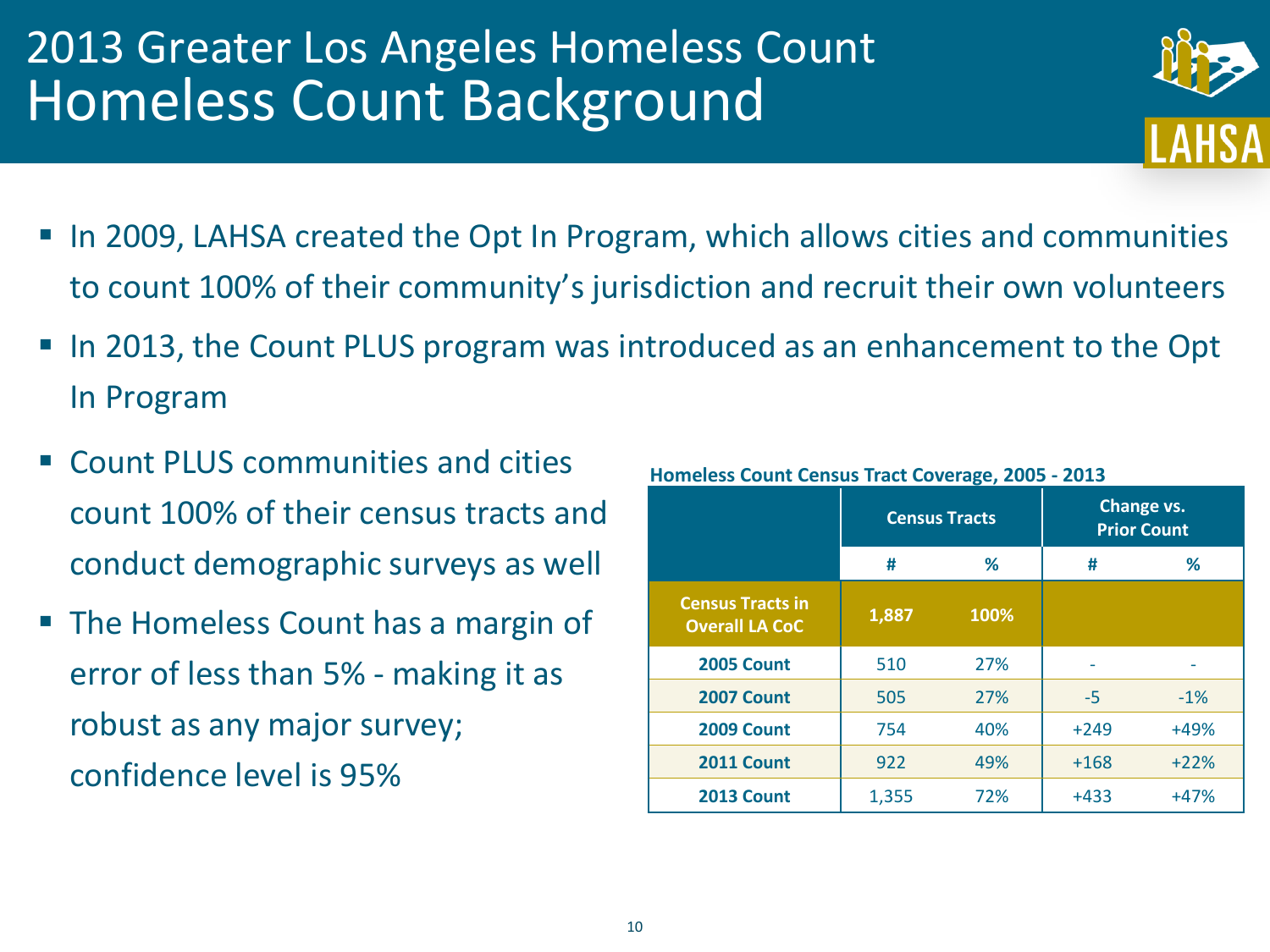# 2013 Greater Los Angeles Homeless Count Homeless Count Background

#### **Homeless Definitions**

- For purposes of reporting homeless count data to the U.S. Department of Housing and Urban Development, all Continua of Care use a "literal homeless" definition: "Men, women and children who are:
	- Sleeping in places not meant for human habitation, including on the street, in parks, along rivers, in backyards, unconverted garages, cars and vans, along freeways or under overpasses, and the like; or
	- Sleeping in emergency shelters, safe havens, or transitional housing programs and were homeless upon entry into the program"
- Other federal, state and local programs use expanded definitions for homelessness, which are not included in these estimates. However, we believe that these other numbers are important as they, at a minimum, indicate housing instability and may include, but are not limited to, people who experience literal homelessness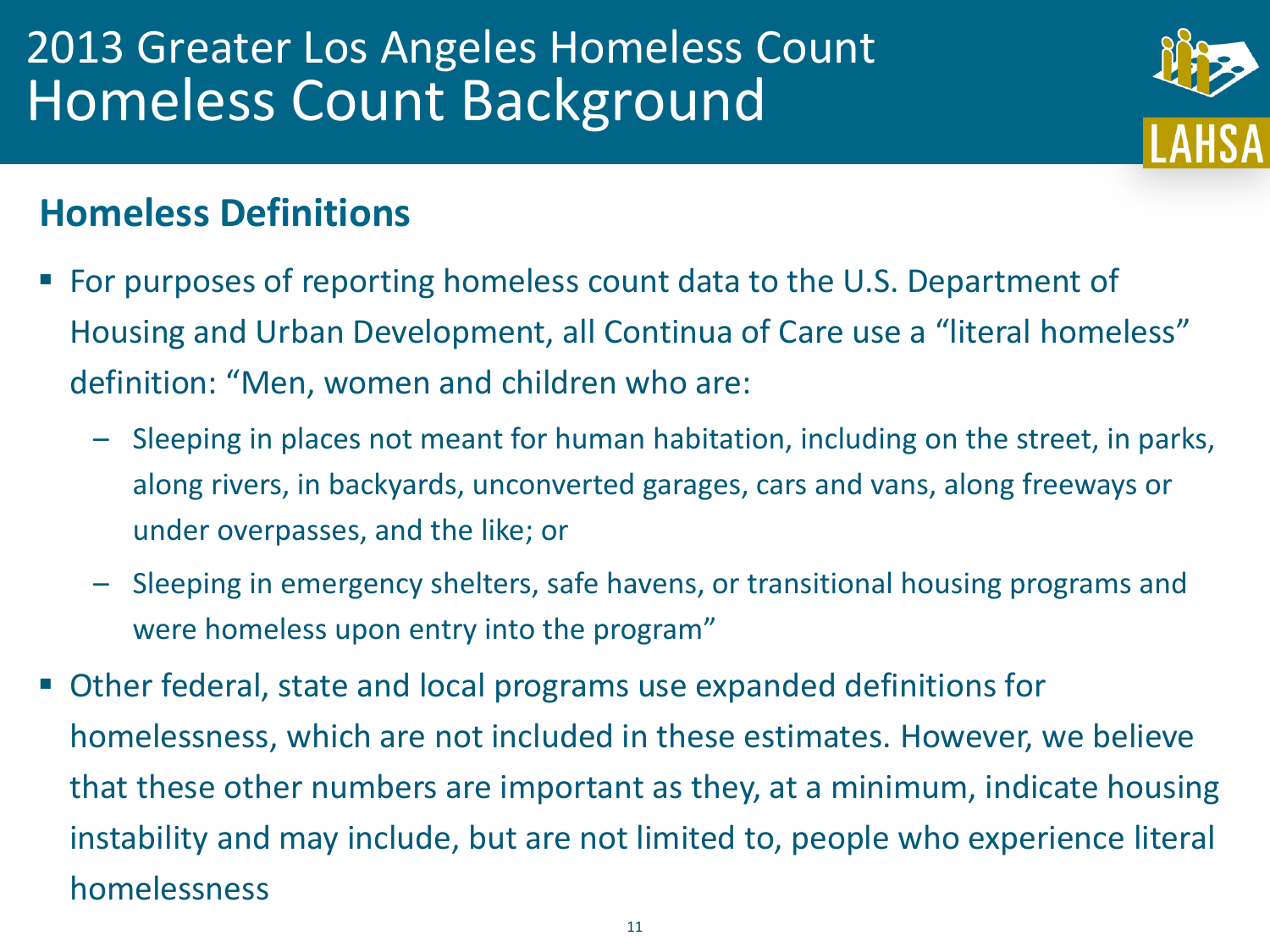# 2013 Greater Los Angeles Homeless Count Essential Components of the Count

- 
- **The methodology used in the Los Angeles homeless counts has** been consistent with prior years and includes these 4 components:
	- Shelter Count
	- Street Count
	- Youth Count
	- Demographic Survey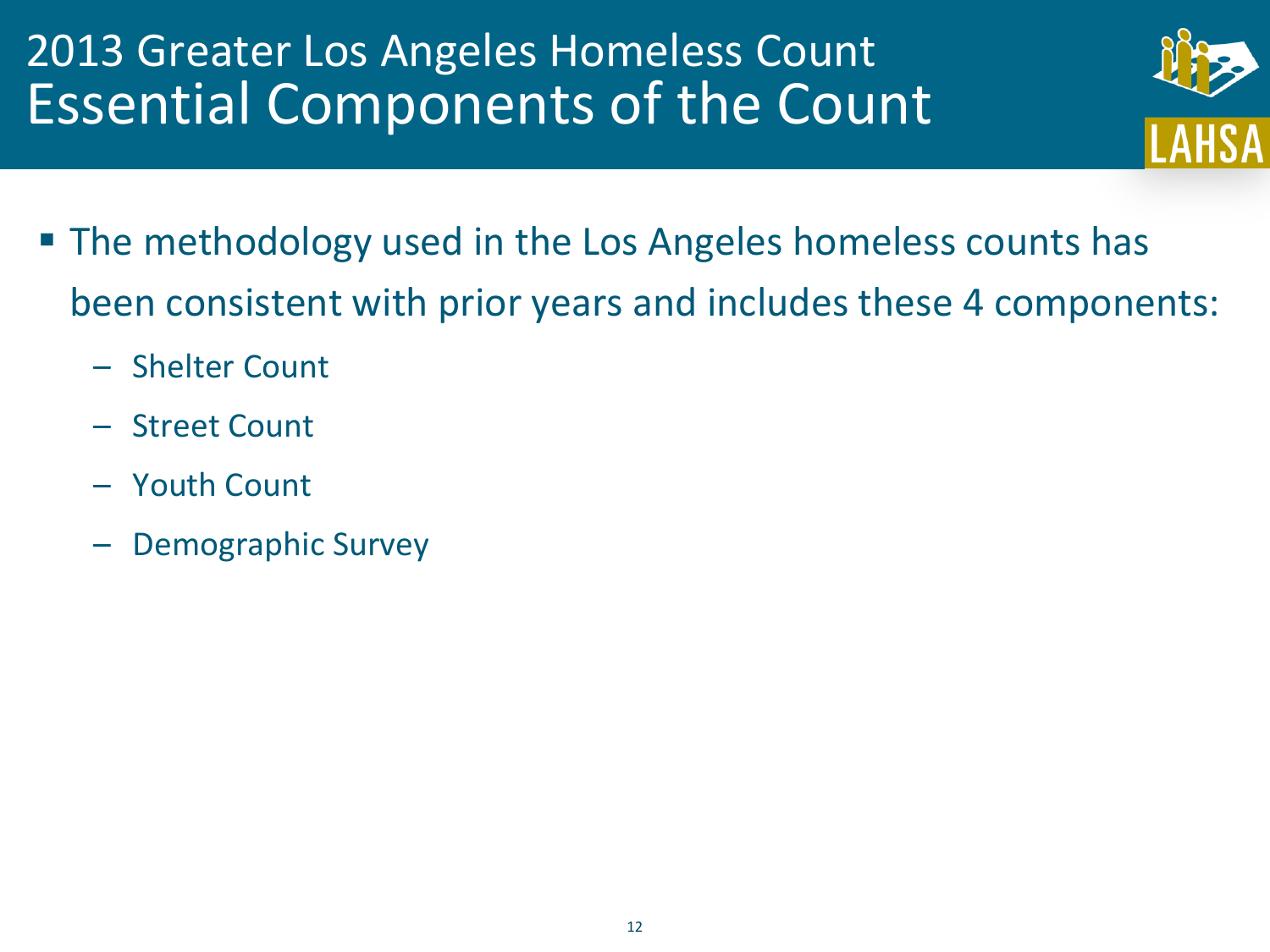

- The Los Angeles Continuum reported an increase in homelessness, while the Glendale, Long Beach and Pasadena Continua reported decreases
- Los Angeles, the largest Continuum, reported an increase of 2.6%, or 902 people

Note: For Federal Homeless Assistance, Los Angeles County is comprised of four Homeless Continua of Care (systems to address homelessness). The Los Angeles Continuum represents about 90% of the total of Los Angeles County. Other CoCs in the County include the cities of Long Beach, Glendale and Pasadena.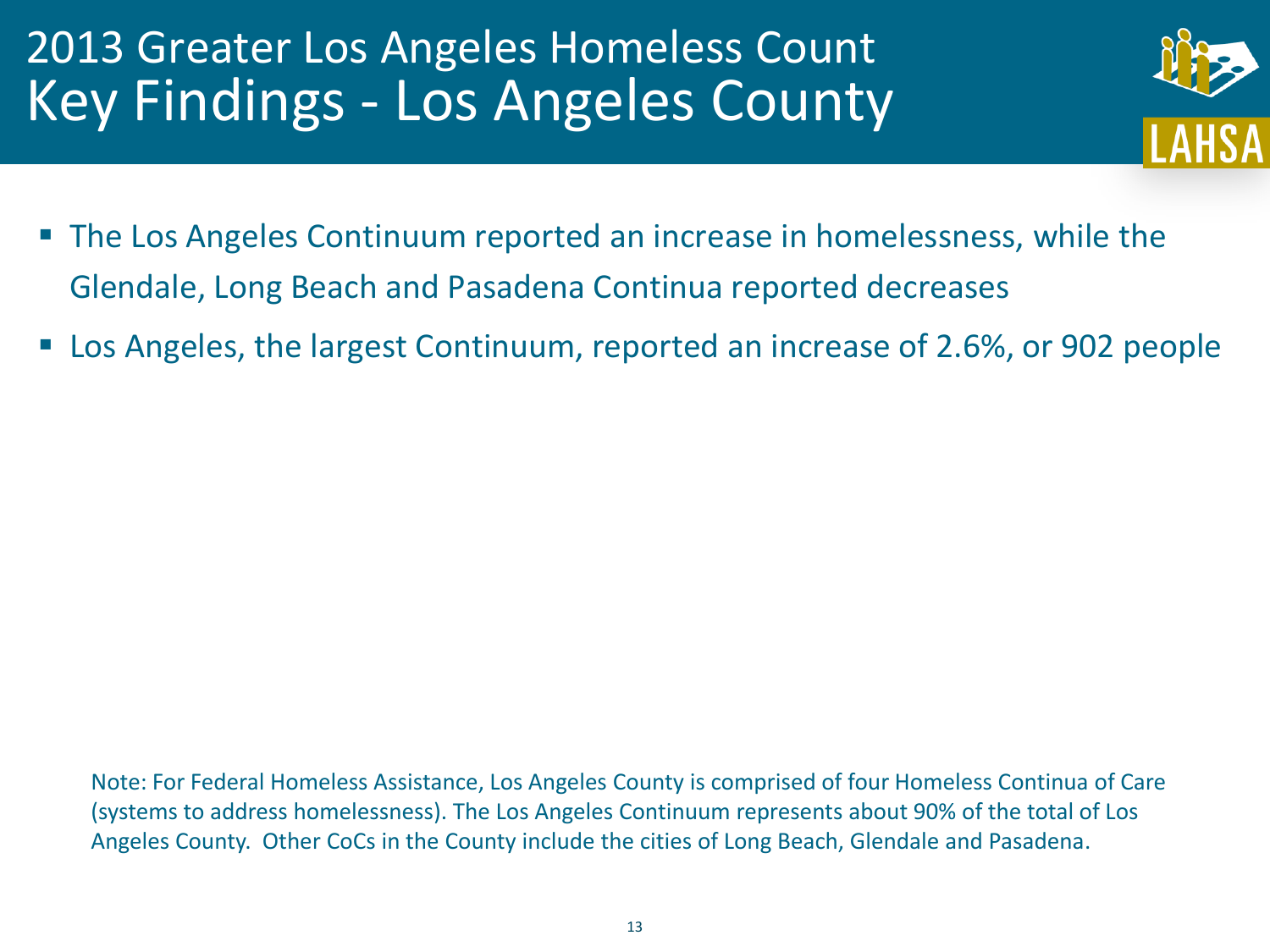

At any point in time, an estimated 39,463 people are homeless in Los Angeles County, representing a +0.1% increase from the 2011 Greater Los Angeles Homeless Count

|                                      |        | Population |        | <b>Changes</b> |
|--------------------------------------|--------|------------|--------|----------------|
|                                      | 2011   | 2013       | #      | ℅              |
| <b>Los Angeles Continuum of Care</b> | 34,622 | 35,524     | $+902$ | $+2.6%$        |
| <b>Glendale Continuum of Care</b>    | 412    | 320        | $-92$  | $-22.3%$       |
| Long Beach Continuum of Care*        | 3,164  | 2,847      | $-317$ | $-10.0%$       |
| <b>Pasadena Continuum of Care</b>    | 1,216  | 772        | $-444$ | $-36.5%$       |
| <b>Total Los Angeles County</b>      | 39,414 | 39,463     | $+49$  | $+0.1%$        |

#### **Changes in Los Angeles County Total Homeless Population, 2011 - 2013**

\*Updated based on revised numbers provided by the Long Beach Continuum of Care. The 2011 and 2013 Long Beach Homeless Count results submitted to HUD can be found at <http://www.hudhre.info/index.cfm?do=viewHomelessRpts>.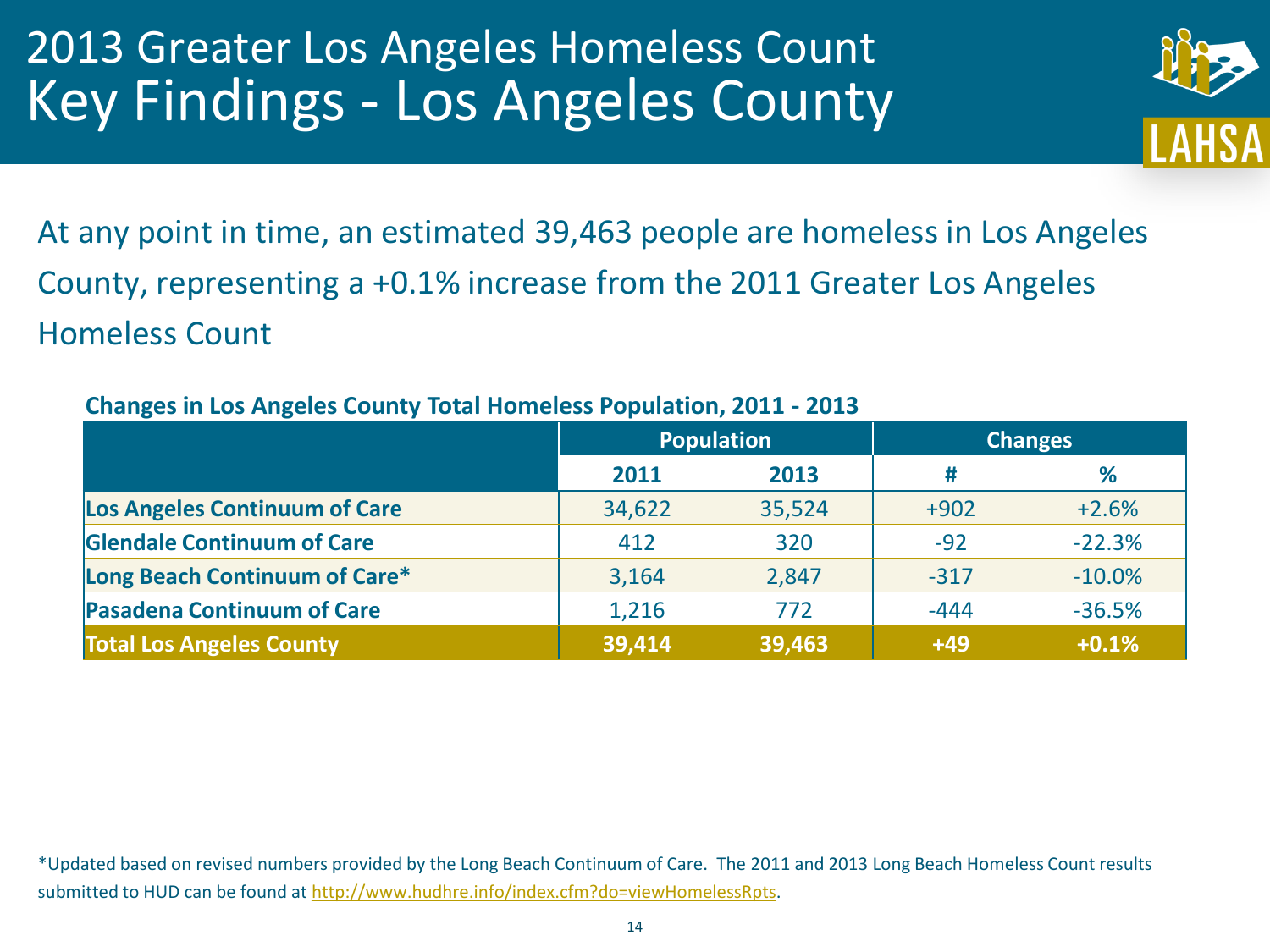

#### **Sheltered and Unsheltered Homeless Results**

#### **Changes in Homeless Population, 2011 – 2013**

|                | <b>Total</b> |          |          | <b>Sheltered</b> | <b>Unsheltered</b> |            |  |
|----------------|--------------|----------|----------|------------------|--------------------|------------|--|
|                | #            | %        |          | %                |                    | %          |  |
| 2013           | 39,463       | 100.00%  | 14,327   | 36.30%           | 25,136             | 63.70%     |  |
| 2011           | 39,414       | 100.00%  | 18,587   | 47.20%           | 20,827             | 52.80%     |  |
| <b>Changes</b> | 49           | $+0.10%$ | $-4,260$ | $-22.90%$        | $+4,309$           | $+20.70\%$ |  |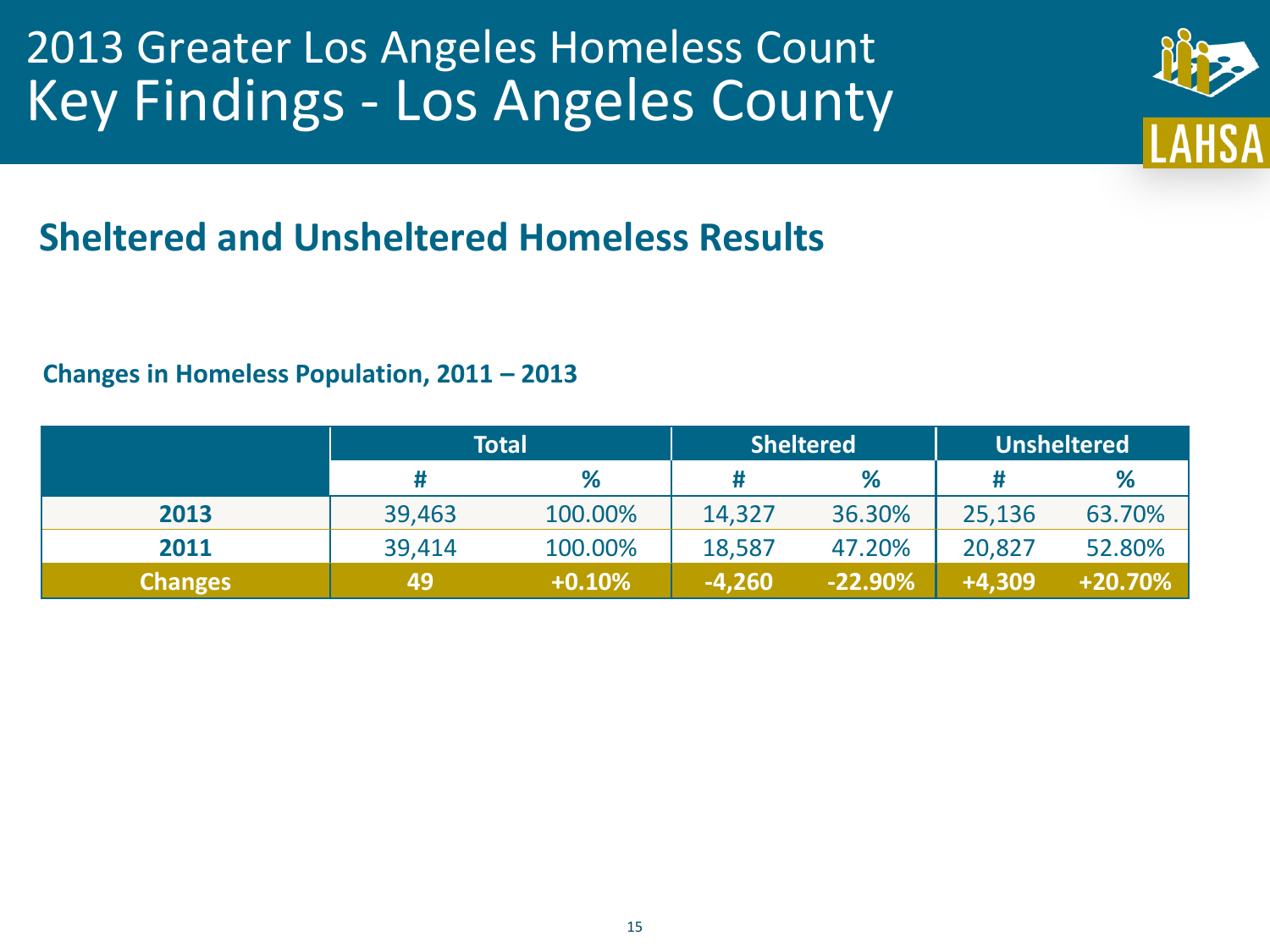

#### **Changes in Homeless Population by Continuum of Care (CoC), 2011 – 2013**

|                           |                |        | <b>Total</b> |          | <b>Sheltered</b> |          | <b>Unsheltered</b> |
|---------------------------|----------------|--------|--------------|----------|------------------|----------|--------------------|
|                           |                | #      | % County     | #        | % County         | #        | % County           |
| <b>Overall</b>            | 2013           | 39,463 | 100.00%      | 14,327   | 100.00%          | 25,136   | 100.00%            |
| <b>Los Angeles County</b> | 2011           | 39,414 |              | 18,587   |                  | 20,827   |                    |
|                           | <b>Changes</b> | $+49$  |              | $-4,260$ |                  | $+4,309$ |                    |
|                           | 2013           | 35,524 | 90.02%       | 12,934   | 90.28%           | 22,590   | 89.87%             |
| <b>Los Angeles CoC</b>    | 2011           | 34,622 | 87.84%       | 16,882   | 42.83%           | 17,740   | 45.01%             |
|                           | <b>Changes</b> | $+902$ |              | $-3,948$ |                  | $+4,850$ |                    |
|                           | 2013           | 320    | 0.81%        | 213      | 1.49%            | 107      | 0.43%              |
| <b>Glendale CoC</b>       | 2011           | 412    | 1.05%        | 291      | 0.84%            | 121      | 0.31%              |
|                           | <b>Changes</b> | $-92$  |              | $-78$    |                  | $-14$    |                    |
|                           | 2013           | 2,847  | 7.21%        | 968      | 6.76%            | 1,879    | 7.48%              |
| <b>Long Beach CoC</b>     | 2011           | 3,164  | 8.03%        | 961      | 2.44%            | 2,203    | 5.59%              |
|                           | <b>Changes</b> | $-317$ |              | $+7$     |                  | $-324$   |                    |
| <b>Pasadena</b>           | 2013           | 772    | 1.96%        | 212      | 1.48%            | 560      | 2.23%              |
| <b>CoC</b>                | 2011           | 1,216  | 3.09%        | 453      | 1.15%            | 763      | 1.94%              |
|                           | <b>Changes</b> | $-444$ |              | $-241$   |                  | $-203$   |                    |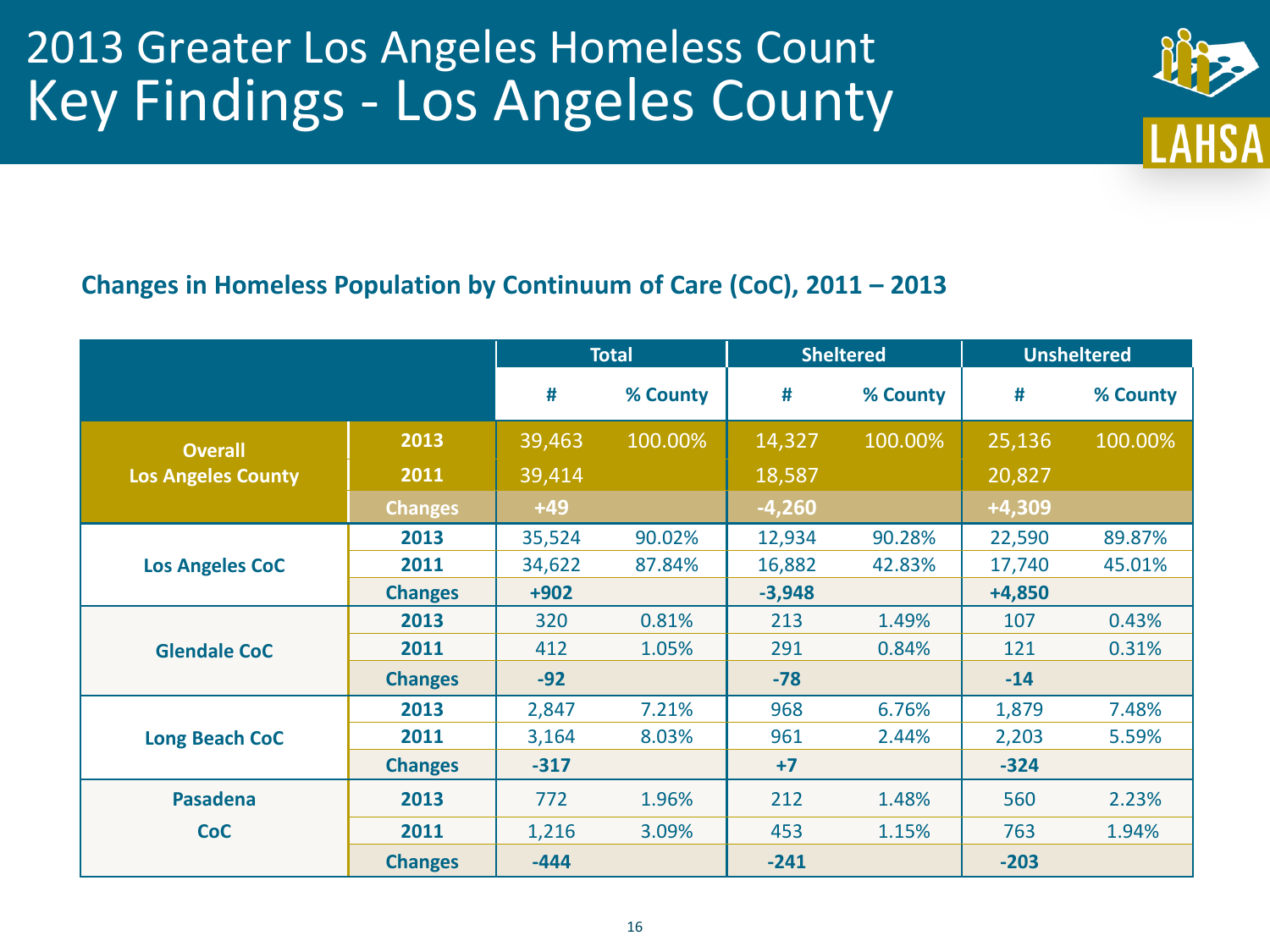

#### **Homeless by Household Type**

- Single adult literal homelessness represent 85.4% of the total and has increased by 9.31% for 2,892 men and women from 2011
- **Families experiencing literal homelessness represent 13.2% of the total and have** decreased by 24.8%. However, of the 7,590 family members experiencing literal homelessness, 57.8% or 4,387 are children under 18
- Unaccompanied Youth numbers, while representing only 1.4% of our total, increased 122.5% -- a function of both an increase in numbers, and better geographic coverage in the 2013 youth count

#### **Changes in Los Angeles County Homelessness by Household Type, 2011 – 2013**

|                | Total  | <b>Single Adults</b> |        |          | <b>Family Members</b> | Unaccompanied<br><b>Youth (&lt;18)</b> |         |  |
|----------------|--------|----------------------|--------|----------|-----------------------|----------------------------------------|---------|--|
|                | #      | #                    | %      |          | ℅                     | #                                      | %       |  |
| 2013           | 39,463 | 31,052               | 85.40% | 7,590    | 13.20%                | 821                                    | 2.08%   |  |
| 2011           | 39,414 | 28,160               | 79.10% | 10,095   | 20.10%                | 369                                    | 0.70%   |  |
| <b>Changes</b> | 49     | $+2,892$             | 9.31%  | $-2,505$ | $-24.80%$             | $+452$                                 | 122.50% |  |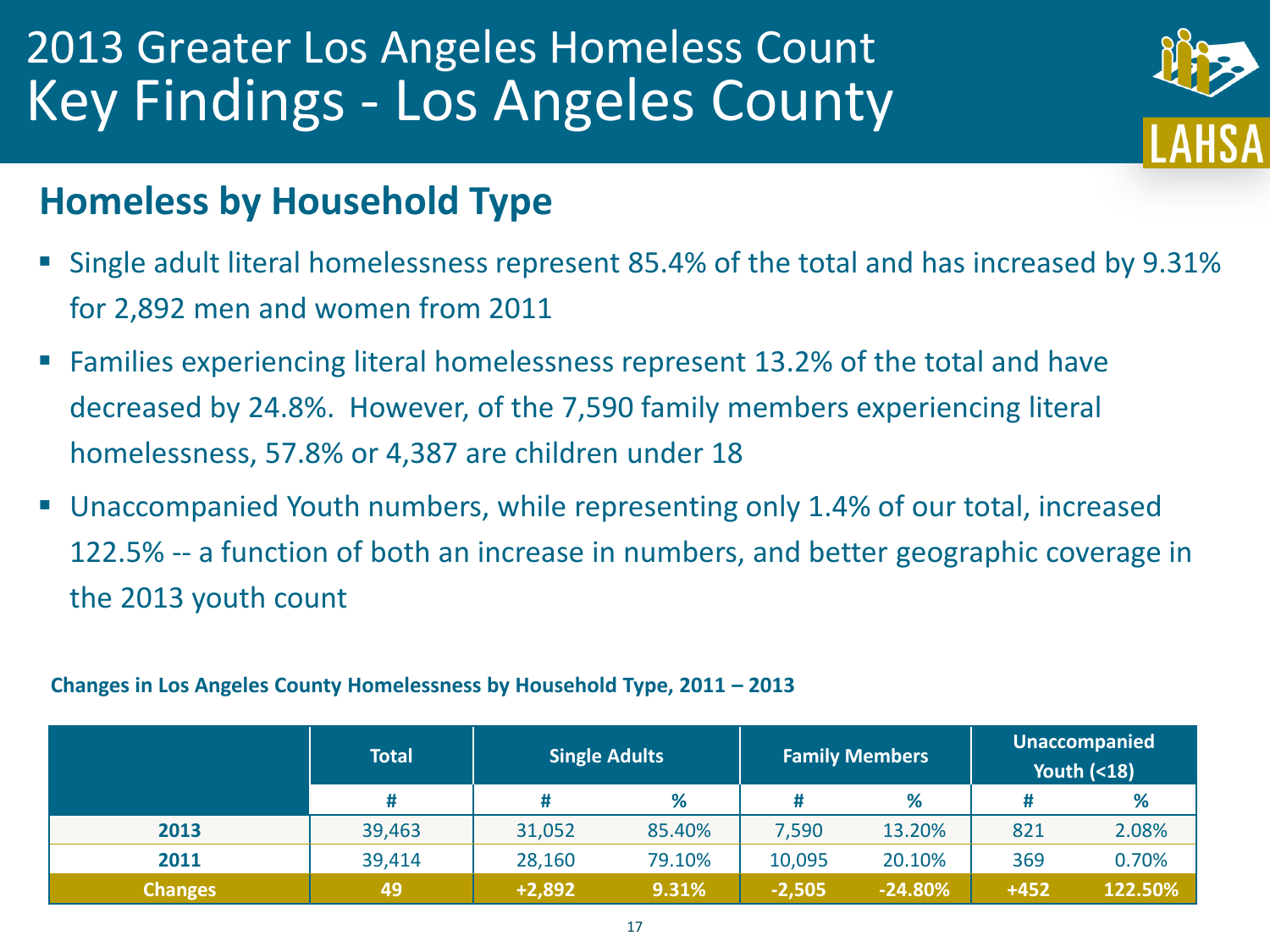

#### **Changes in Continuum of Care (CoC) Homelessness by Household Type, 2011 – 2013**

|                        |                |        | <b>Total</b> |        | <b>Single Adults</b> |                         | <b>Family Members</b> |                | <b>Unaccompanied</b><br><b>Youth (&lt;18)</b> |  |
|------------------------|----------------|--------|--------------|--------|----------------------|-------------------------|-----------------------|----------------|-----------------------------------------------|--|
|                        |                | #      | %            | #      | %                    | #                       | %                     | #              | %                                             |  |
|                        | 2013           | 35,524 | 100.00%      | 28,029 | 78.90%               | 6,678                   | 18.80%                | 817            | 2.29%                                         |  |
| <b>Los Angeles CoC</b> | 2011           | 34,622 | 100.00%      | 25,038 | 72.32%               | 9,218                   | 26.62%                | 366            | 1.06%                                         |  |
|                        | <b>Changes</b> | 902    | 2.61%        | 2,991  | 11.95%               | $-2,540$                | $-27.55%$             | 451            | 123.22%                                       |  |
| <b>Glendale CoC</b>    | 2013           | 320    | 100.00%      | 202    | 63.10%               | 118                     | 36.90%                | $\bf{0}$       | 0.00%                                         |  |
|                        | 2011           | 412    | 100.00%      | 297    | 72.10%               | 115                     | 27.90%                | $\mathbf 0$    | 0.00%                                         |  |
|                        | <b>Changes</b> | $-92$  | $-22.30%$    | $-95$  | $-32.00%$            | $\overline{\mathbf{3}}$ | 2.60%                 | $\bf{0}$       | $\qquad \qquad \blacksquare$                  |  |
|                        | 2013           | 2,847  | 100.00%      | 2,320  | 81.50%               | 525                     | 18.40%                | $\overline{2}$ | 0.10%                                         |  |
| <b>Long Beach CoC</b>  | 2011           | 3,164  | 100.00%      | 2,596  | 82.00%               | 568                     | 18.00%                | $\mathbf 0$    | 0.00%                                         |  |
|                        | <b>Changes</b> | $-317$ | $-10.00\%$   | $-276$ | $-10.60%$            | $-43$                   | $-7.60%$              | $\overline{2}$ | --                                            |  |
|                        | 2013           | 772    | 100.00%      | 501    | 64.90%               | 269                     | 34.80%                | $\overline{2}$ | 0.30%                                         |  |
| Pasadena CoC           | 2011           | 1,216  | 100.00%      | 1,019  | 83.80%               | 194                     | 16.00%                | 3              | 0.20%                                         |  |
|                        | <b>Changes</b> | $-444$ | $-36.50%$    | $-518$ | $-50.80%$            | 75                      | 38.70%                | $-1$           | $-33.30%$                                     |  |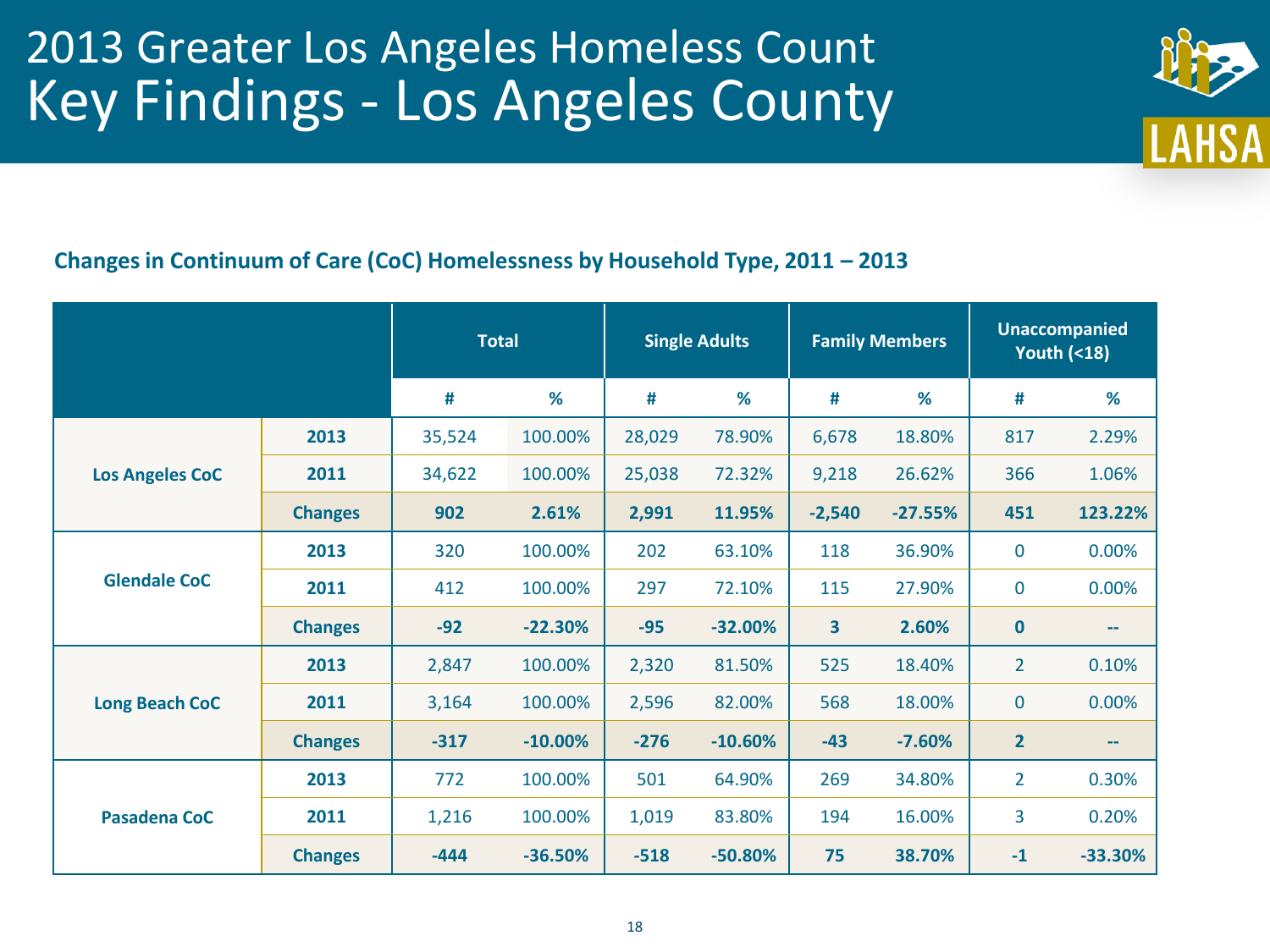2013 Greater Los Angeles Homeless Count Differentiating Precariously Housed and Other Definitions of Homeless by Other Programs



#### **Los Angeles County Department of Public Social Services (DPSS)**

- DPSS considers a family or individual to be homeless when they:
	- Lack a fixed and regular nighttime residence; or
	- Have a primary nighttime residence that is a supervised publicly or privately operated shelter designed to provide temporary living accommodations; or
	- Are residing in a public or private place not designed for, or ordinarily used as, a regular sleeping accommodation for human beings; or
	- Have a need for housing in a commercial establishment (e.g., hotel/motel), shelter, publicly funded transitional housing or from a person in the business of renting properties; or - Have received an eviction notice or notice to pay rent or quit (at-risk of homelessness)
- Based on this expanded definition, DPSS reported that as of May 2013, there were 12,932 CalWORKs families who were classified as homeless
- Additionally, DPSS reported 58,395 General Relief recipients in April 2013 who met their homeless definition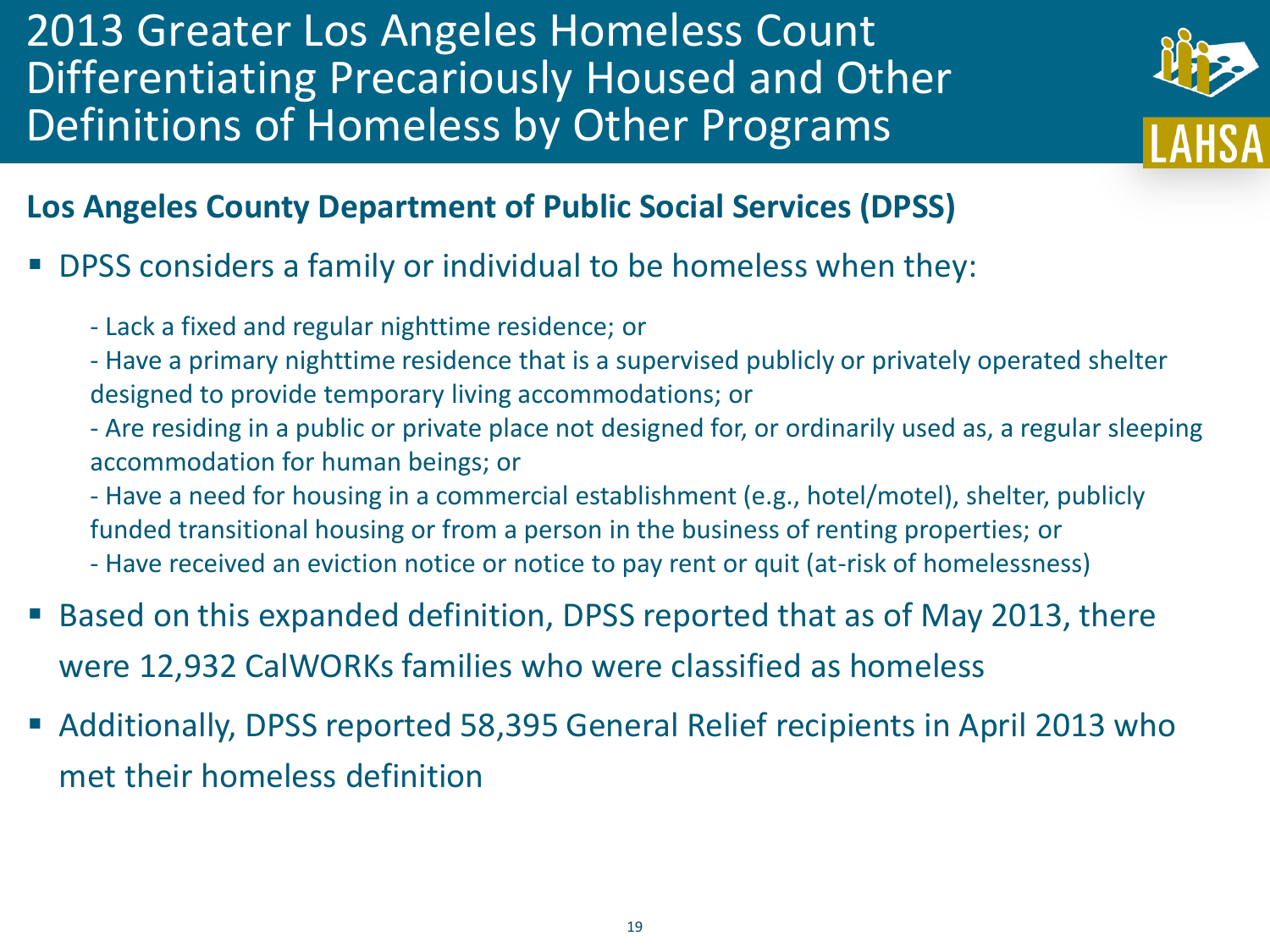2013 Greater Los Angeles Homeless Count Precariously Housed and Definitions of Homeless by **Other Programs** 



#### **Education System**

- McKinney-Vento Homeless Assistance provides transportation benefits for displaced children; they do not need to be 'literally homeless' as required by HUD to receive these benefits
- However, these children are at risk of becoming literally homeless, and some are literally homeless
- The Los Angeles County Office of Education identified that as of June 2012, a cumulative total of 57,611\* students were eligible for homeless assistance based on the McKinney-Vento Education definition during the school year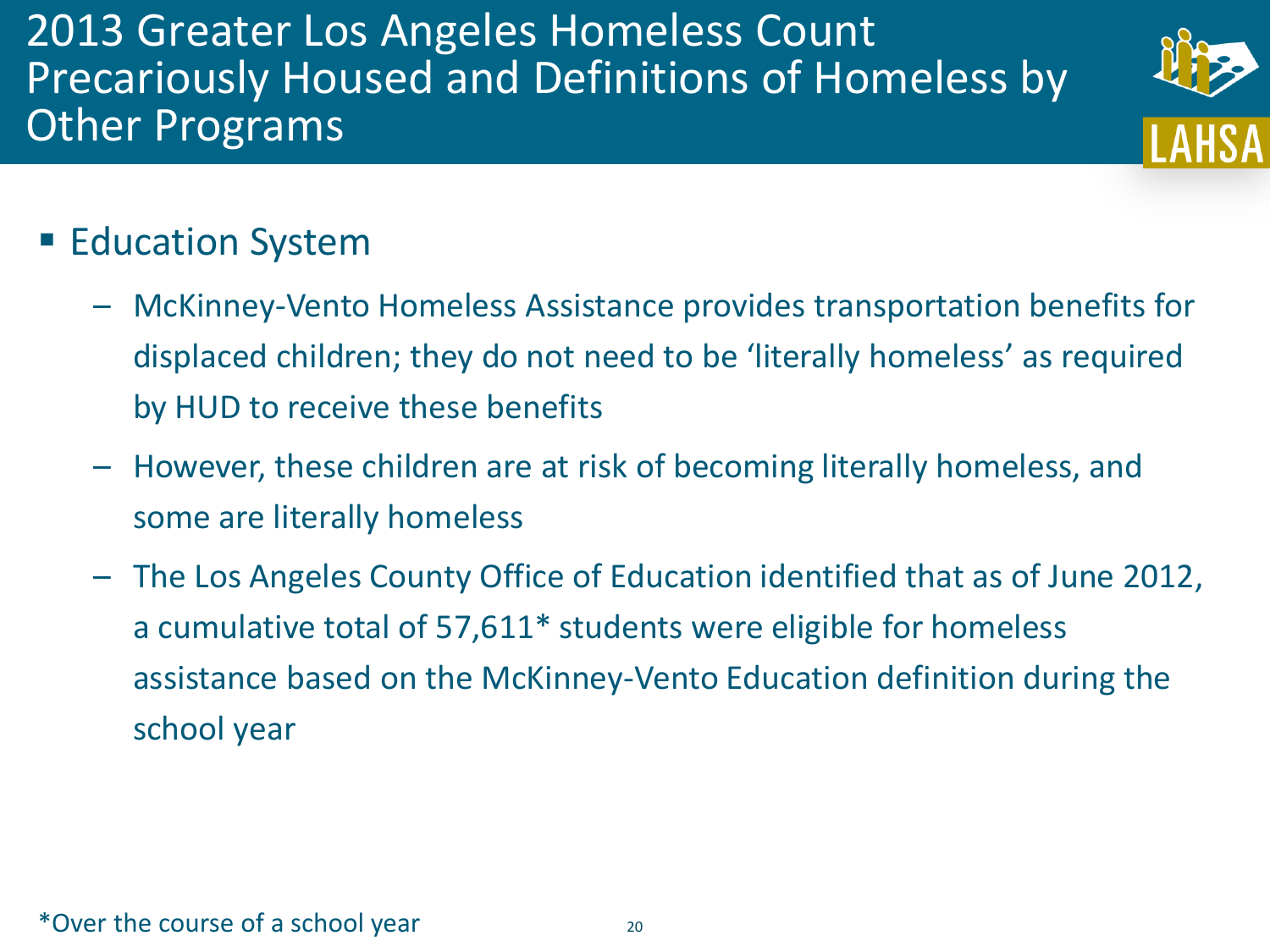

- While the 2013 Greater Los Angeles Homeless Count doesn't provide detailed information on why literal homelessness has increased in the region, we believe the increase can be attributed to:
	- The continuing, persistent recession in California and Los Angeles, and resulting high unemployment
	- The loss of critical resources available under the American Recovery & Reinvestment Act, Homeless Prevention and Rapid Re-Housing funds, that brought over \$80 million to Los Angeles County between 2009 and August 2012
	- Lack of adequate affordable housing options for low income households and increasing median rents
	- Prison realignment which released probationers without adequate funding and coordination for services and housing options
	- Los Angeles County receives less federal McKinney Vento funding due to use of CDBG funding formulas
	- In-migration of homeless persons to Los Angeles County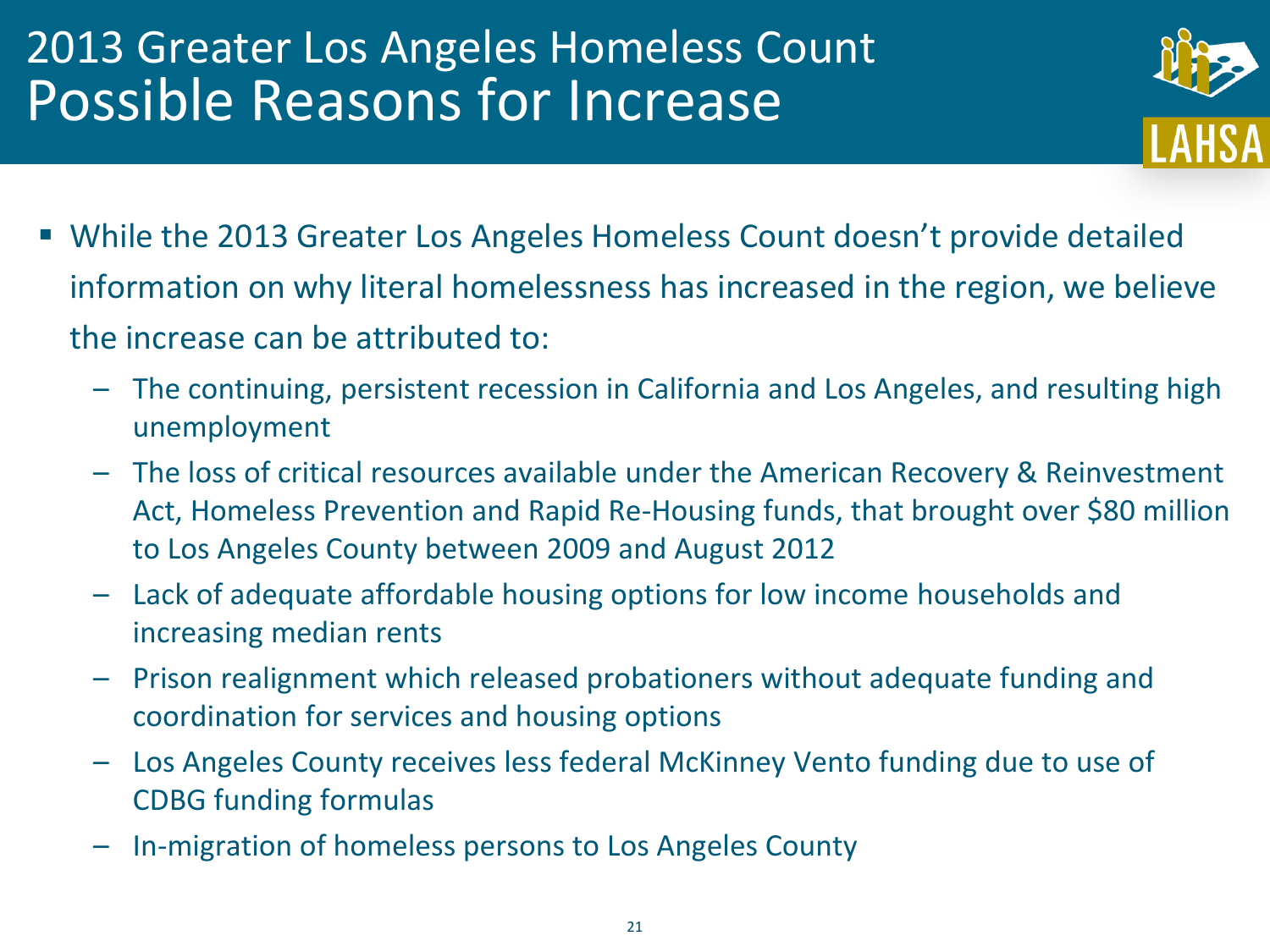

- Economic Recession, Worst Since Great Depression
	- California was one of the hardest hit states in the country during the economic recession, suffering high unemployment and high job losses
	- Los Angeles County's unemployment rate was 11.2% in 2012 and 13.2% in 2011, one of the highest in the U.S.
	- Los Angeles County's 2013 unemployment rate\* of 10.2% is still significantly above the statewide average of 8.8% and the national average of 7.3%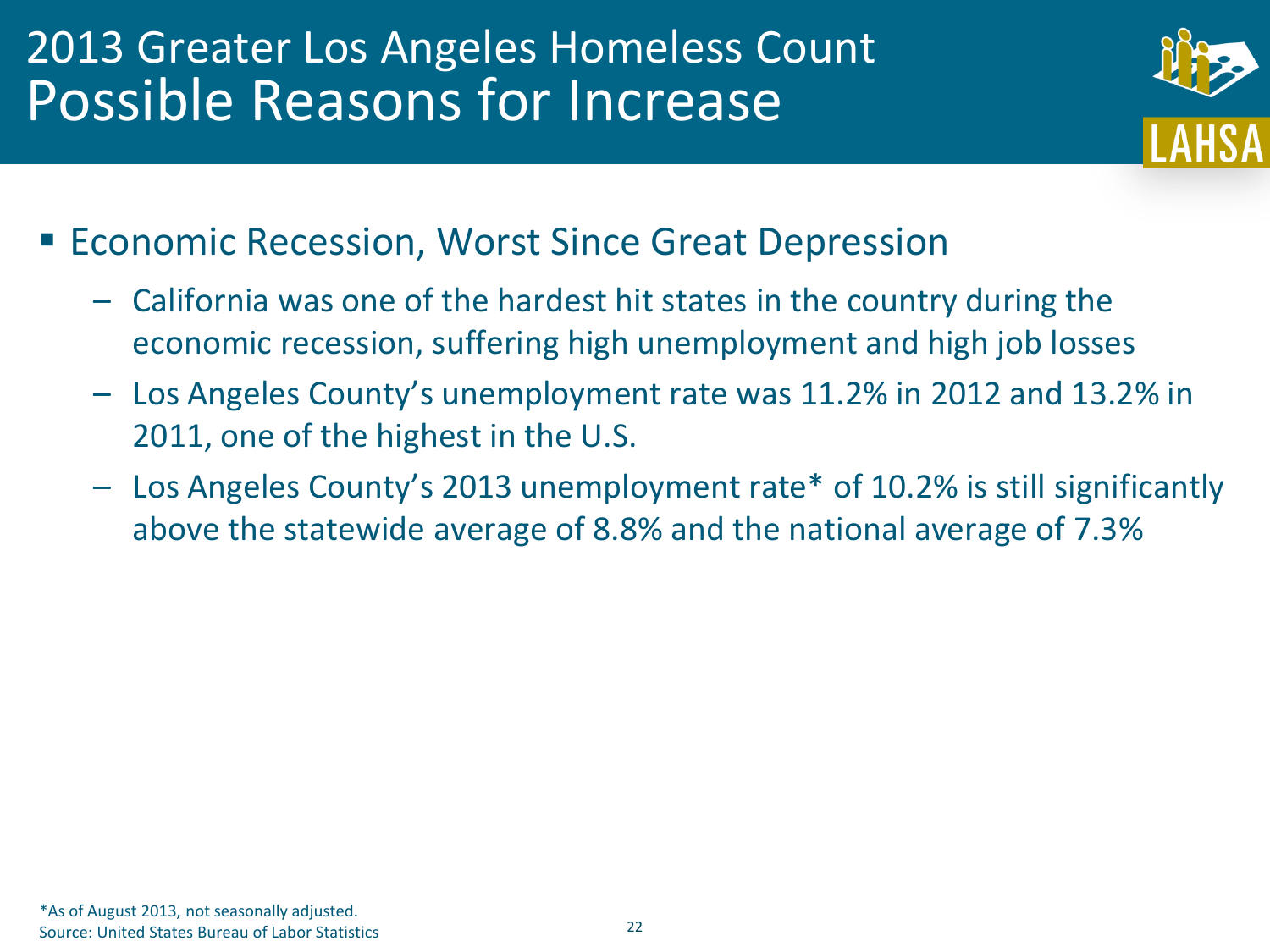

- End of Homeless Prevention and Rapid Re-Housing Program (HPRP)
	- The American Recovery and Reinvestment Act (ARRA) included \$1.5 billion for the prevention of homelessness and rapid re-housing of homeless households suffering the effects of the recession
	- HPRP began in 2009 and ended in August of 2012
	- HPRP helped 9,000 people in the City of Los Angeles and 3,409 people in the County of Los Angeles
	- HPRP brought over \$80 million of federal resources into Los Angeles County to address homeless prevention and support rapid re-housing activities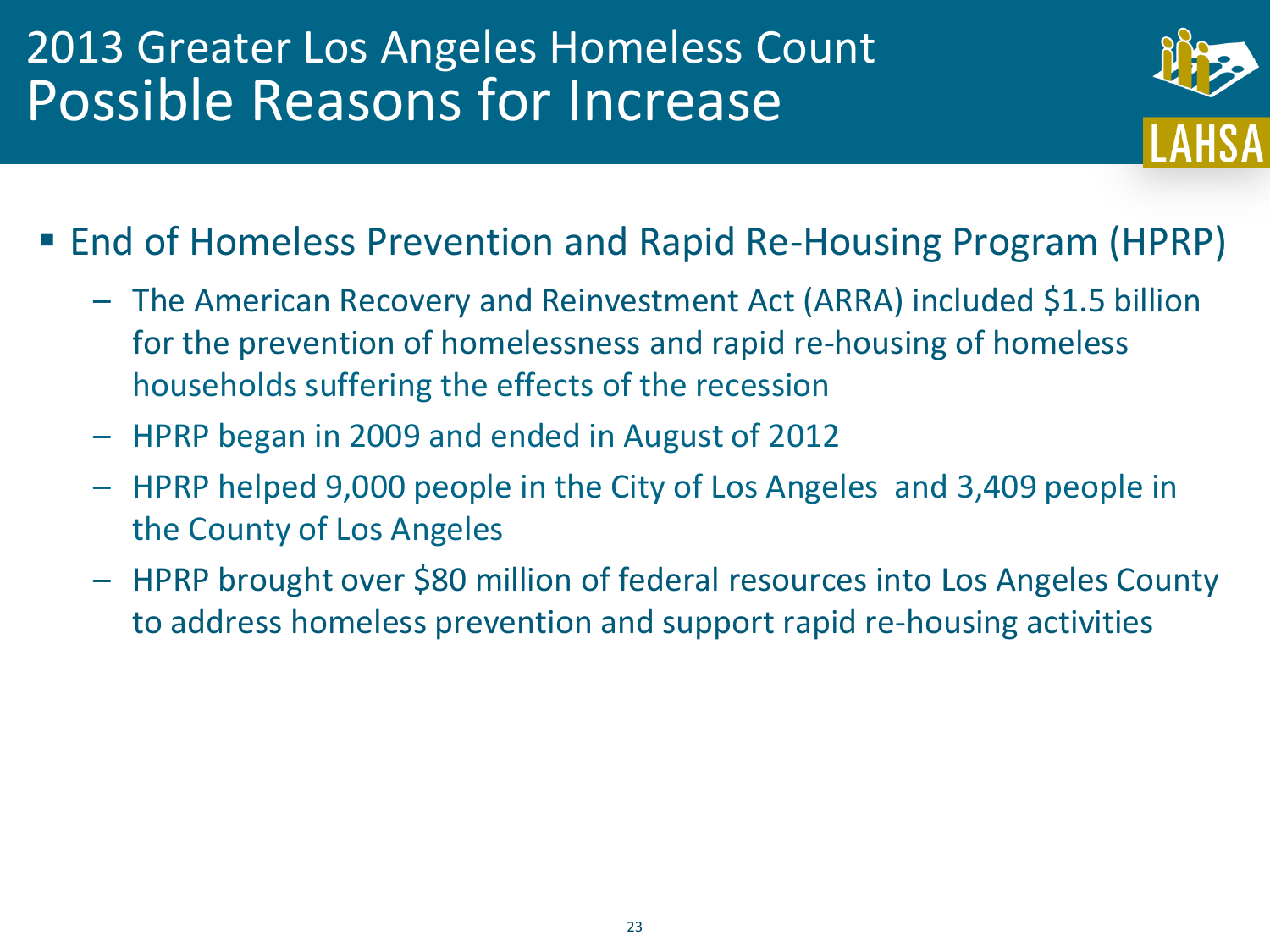

- **Example 2 Fig. 2 Fig. 2 Fig. 2 Fig. 2 Fig. 2 Fig. 2 Fig. 2 Fig. 2 Fig. 2 Fig. 2 Fig. 2 Fig. 2 Fig. 2 Fig. 2 Fig. 2 Fig. 2 Fig. 2 Fig. 2 Fig. 2 Fig. 2 Fig. 2 Fig. 2 Fig. 2 Fig. 2 Fig. 2 Fig. 2 Fig. 2 Fig. 2 Fig. 2 Fig. 2 F** 
	- The California Association of Realtors Housing Affordability index indicates that only 35% of residents can afford to buy a home in Los Angeles\*
		- Median home price: \$393,630\*
		- Minimum qualifying household income: \$80,890\*
		- Median household income \$54,188\*\*
	- Average monthly rent in the Los Angeles region is  $$1,421^{\dagger}$  as of winter 2012-2013, making it one of the top 10 highest places to rent in the U.S.
	- Rental housing costs are expected to rise by an additional 10 percent in the City of Los Angeles over the next year
	- \* Traditional Housing Affordability Index (HAI), Q3
	- \*\*US Census Bureau, Los Angeles County

†2013 Out of Reach Report, National Low Income Housing Coalition – Los Angeles/Long Beach Metropolitan Area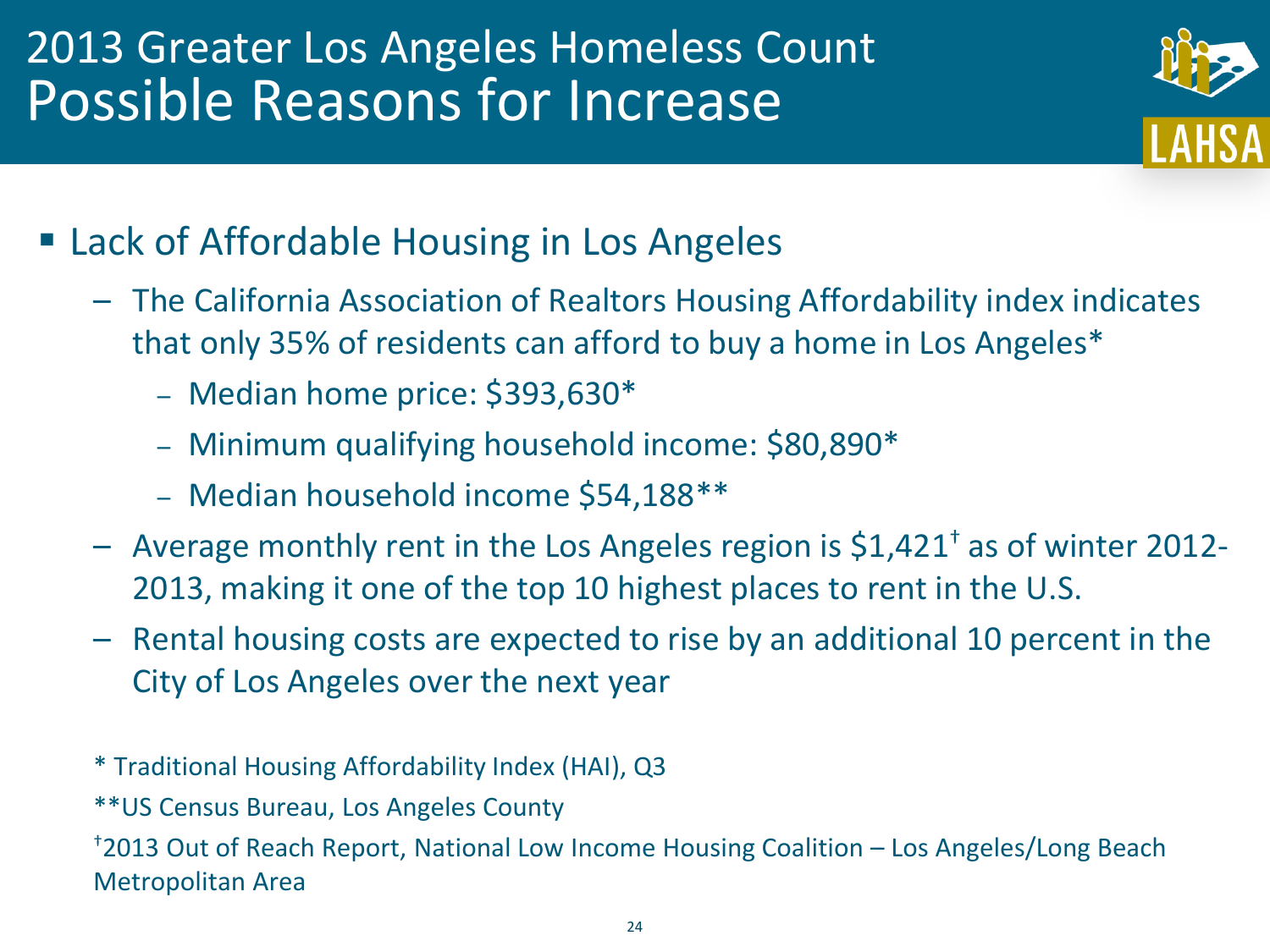

- AB109 California Prison Realignment Act
	- AB109 released probationers incarcerated in State Correctional Facilities to local communities as a way to reduce overcrowding in state prisons
	- As of June 2013, more than 15,798 AB109 offenders had been released to Los Angeles County, and an estimated 4,000 released to the City of Los Angeles alone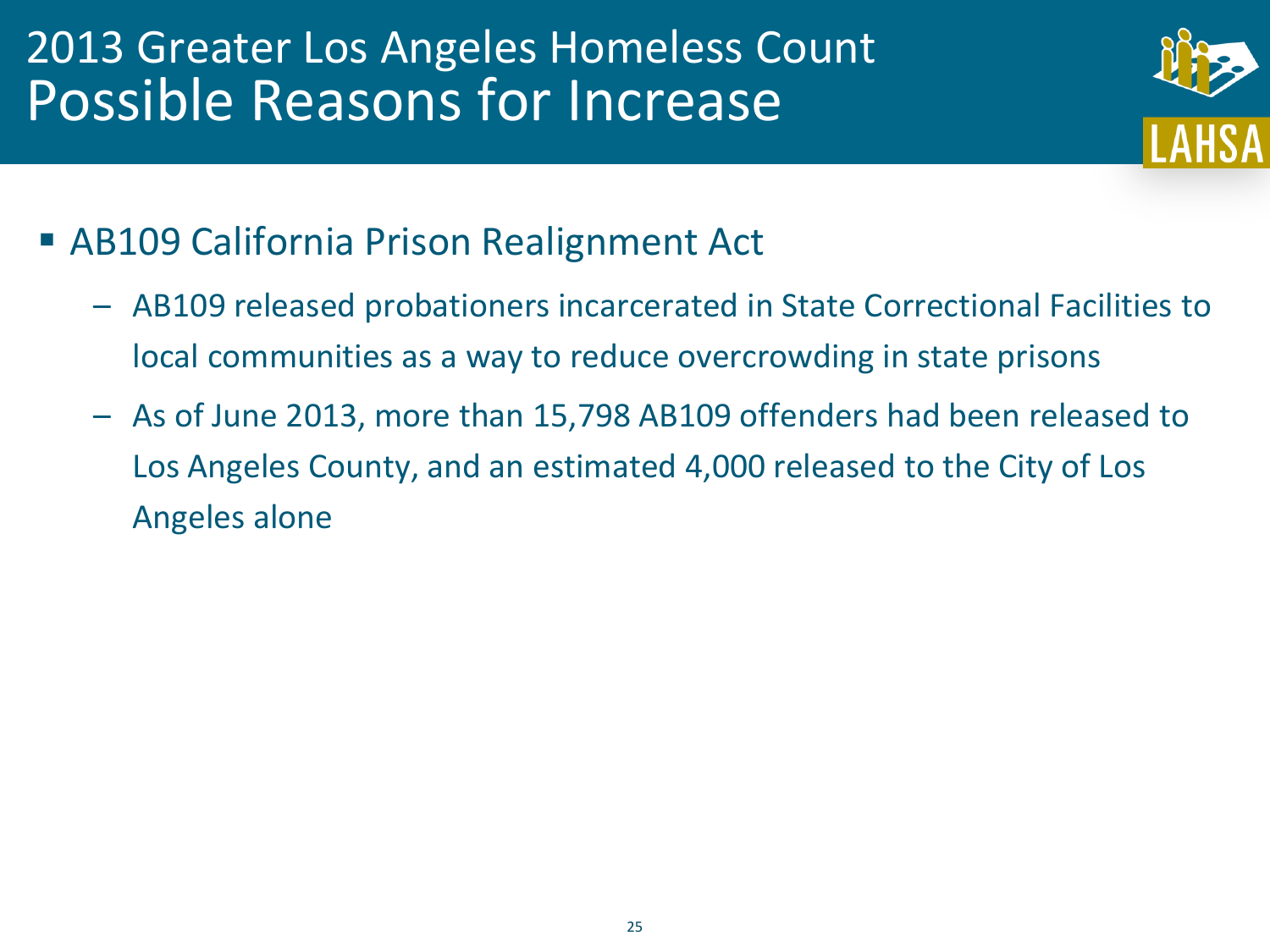

- **Lack of Resources** 
	- McKinney-Vento Homeless Assistance funding from the federal government does not reflect local need, but is based on the Community Development Block Grant formula, which heavily weights age of housing?
		- As a result, Los Angeles receives significantly less in federal resources than other jurisdictions
	- Funding inequities around the U.S. range from lows of \$508 per homeless person (Las Vegas) to highs of \$10,391 (Pittsburgh) per homeless person\*
	- In 2012, Los Angeles received \$1,530 per homeless person, with much of that funding needed to support existing permanent supportive housing for formerly homeless people; only approximately \$550 of that amount, per homeless person, is available to assist those who are currently homeless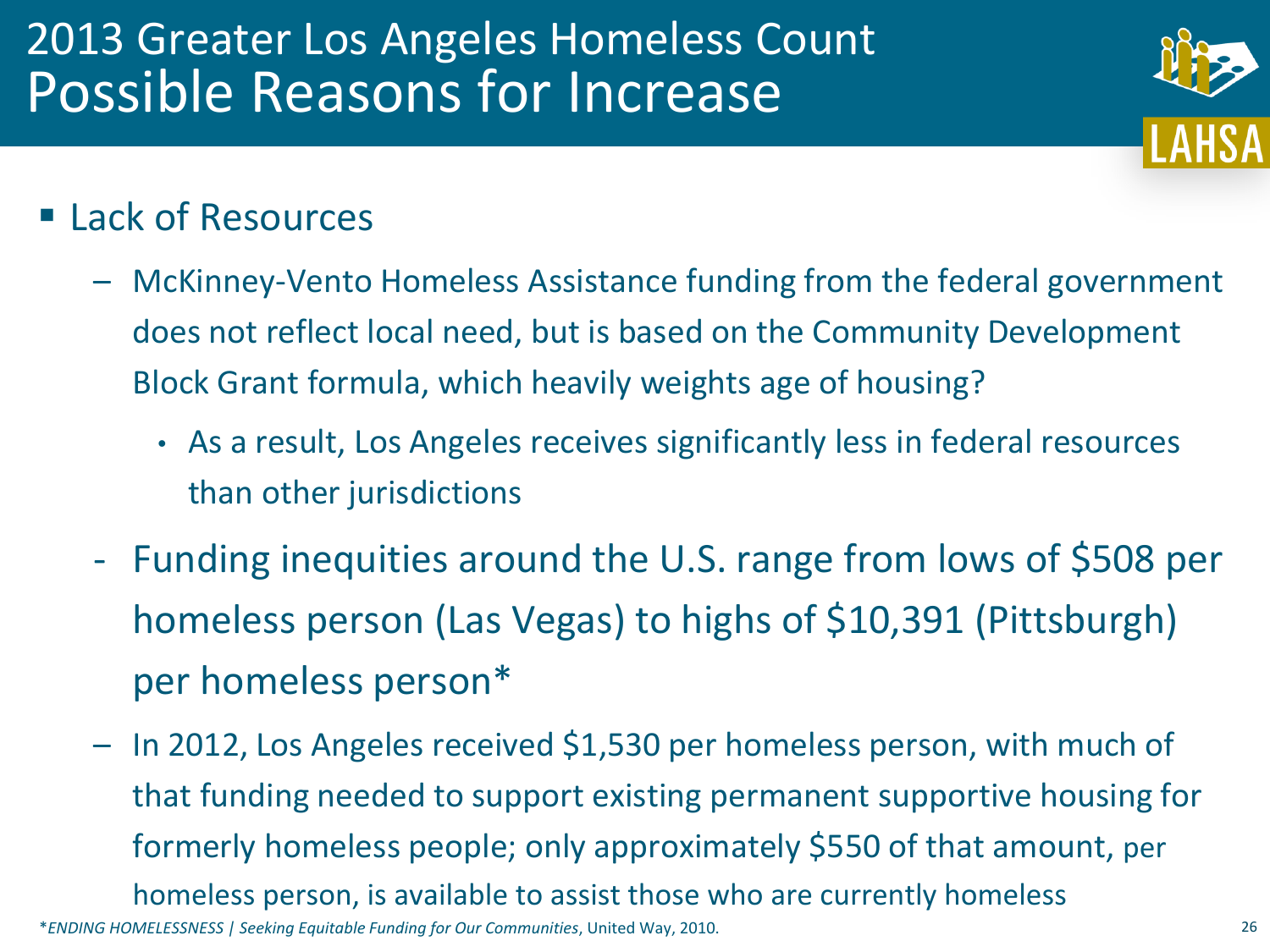

- **In-migration of Homeless Persons to Los Angeles Region** 
	- In a recent Homeless Management Information System (HMIS) data assessment, only 62% of new enrollees seeking homeless services reported being from Los Angeles County
	- 18% reported coming from areas outside Los Angeles County, and another 20% refused to specify where they became homeless
	- Factors including weather, beaches, many food distribution programs, and a focus on providing homeless assistance and housing draw homeless persons to Southern California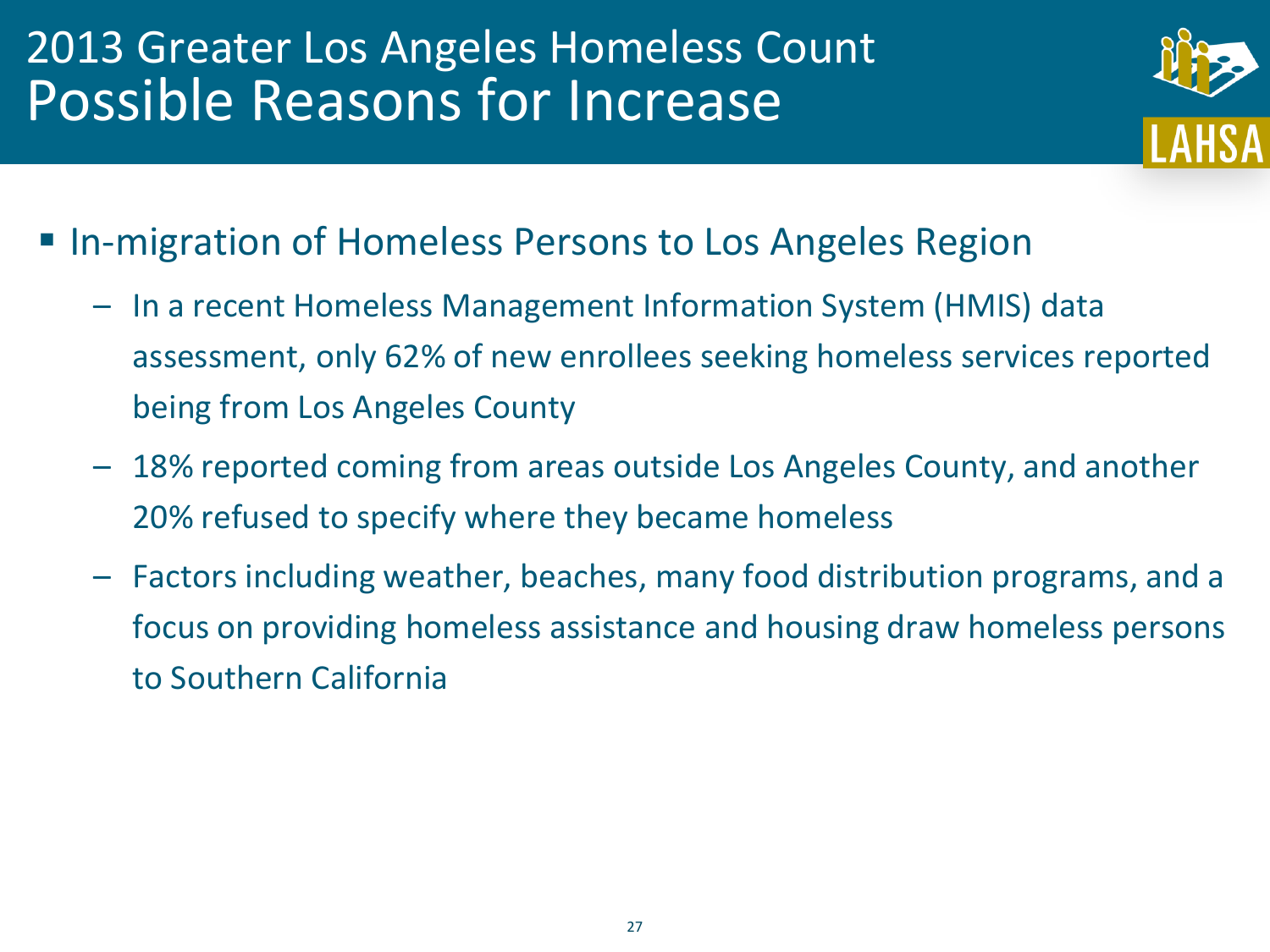

The Los Angeles Continuum of Care (LA CoC) includes all of Los Angeles County except the cities of Glendale, Pasadena and Long Beach, which administer and operate independent Continua of Care and conduct their own homeless counts

#### **Changes in Los Angeles Continuum of Care (CoC) Homeless Population, 2011 – 2013**

|                |        | <b>Total</b> | <b>Single Adults</b> |          |          | <b>Family Members</b> | <b>Unaccompanied</b><br><b>Youth (&lt;18)</b> |           |  |
|----------------|--------|--------------|----------------------|----------|----------|-----------------------|-----------------------------------------------|-----------|--|
|                |        | %            | #                    | %        | #        | %                     | #                                             | %         |  |
| 2013           | 35,524 | 100.0%       | 28,029               | 78.9%    | 6,678    | 18.8%                 | 817                                           | 2.3%      |  |
| 2011           | 34,622 | 100.0%       | 25,038               | 72.3%    | 9,218    | 26.6%                 | 366                                           | 1.1%      |  |
| <b>Changes</b> | $+902$ | $+2.6%$      | $+2,991$             | $+11.9%$ | $-2,540$ | $-27.6%$              | $+451$                                        | $+123.2%$ |  |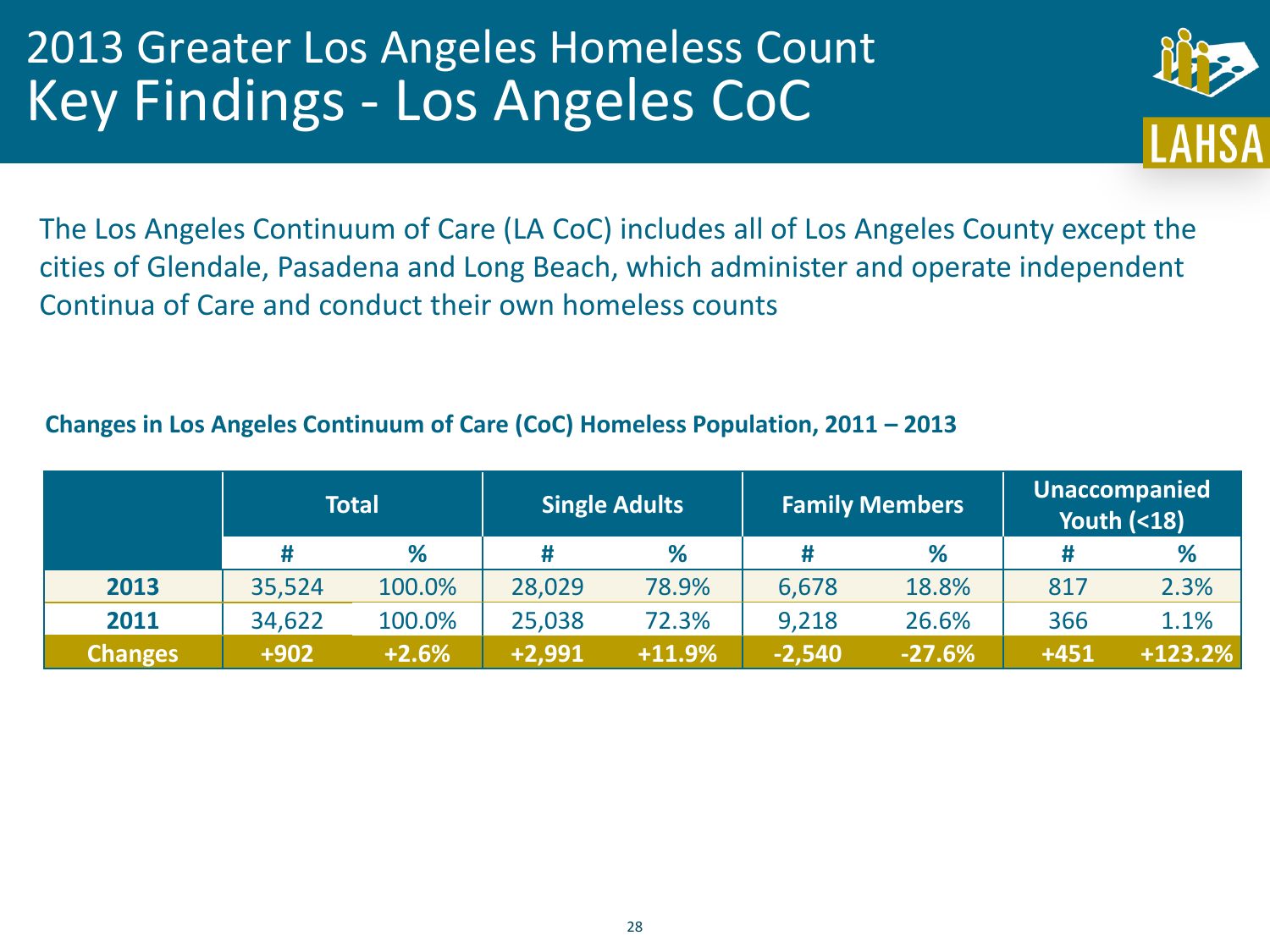

#### **Shelter Counts decreased by more than 23%**

- The number of families utilizing motel vouchers on the nights of the Count resulted in a significant reduction in the Emergency Shelter count
- Additionally, the economic downturn has resulted in a number of shelters closing and a reduced capacity for crisis housing since 2011

#### **Changes in Los Angeles Continuum of Care (CoC) Shelter Counts, 2011 – 2013**

|                | Total    |          |          | <b>Emergency Shelters</b> |              | <b>Transitional Shelters</b> | <b>Safe Haven Shelters</b> |          |  |
|----------------|----------|----------|----------|---------------------------|--------------|------------------------------|----------------------------|----------|--|
|                |          | %        |          | %                         |              | %                            |                            | %        |  |
| 2013           | 12,934   | 100.0%   | 6,468    | 50.0%                     | 6,445        | 49.8%                        |                            | 0.2%     |  |
| 2011           | 16,882   | 100.0%   | 9,855    | 58.4%                     | 6,982        | 41.4%                        | 45                         | 0.3%     |  |
| <b>Changes</b> | $-3,948$ | $-23.4%$ | $-3,387$ | $-34.4%$                  | <b>\-537</b> | $-7.7%$                      | $-24$                      | $-53.3%$ |  |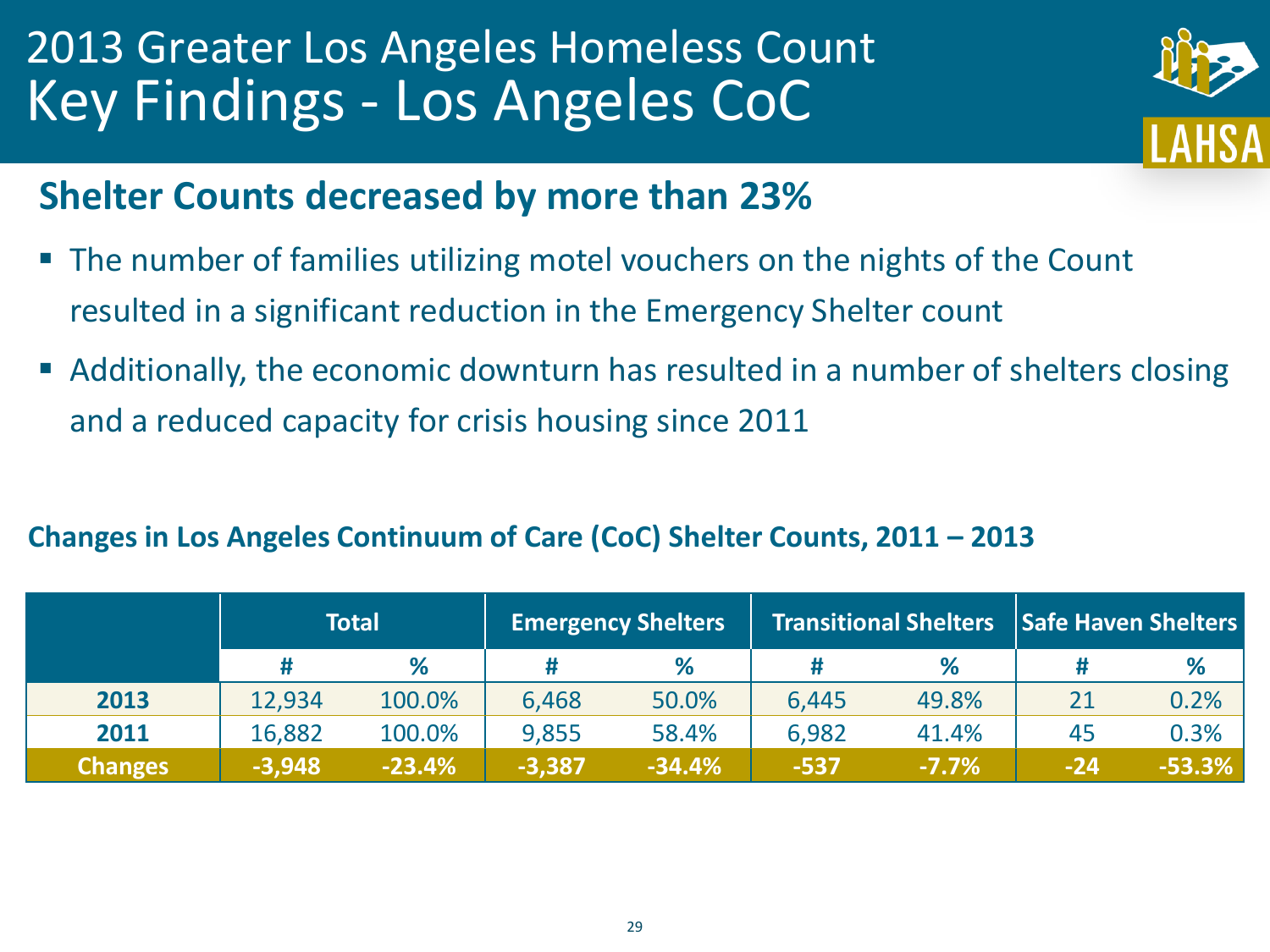

- While 64% of the total homeless population is unsheltered on any given night, shelters vary significantly by household type
	- 71% of the homeless single adult population is unsheltered
	- 31% of homeless family members are unsheltered
	- 87.6% of unaccompanied youth under 18 are unsheltered

#### **Comparison of Homelessness Shelter Status by Household Type, 2013 vs. 2011**

|                                 |              |        | 2011             |        |                    | 2013   |                                  |        |                    |        |
|---------------------------------|--------------|--------|------------------|--------|--------------------|--------|----------------------------------|--------|--------------------|--------|
|                                 | <b>Total</b> |        | <b>Sheltered</b> |        | <b>Unsheltered</b> |        | <b>Total</b><br><b>Sheltered</b> |        | <b>Unsheltered</b> |        |
| LA CoC<br><b>Overall</b>        | 34,622       | 16,882 | 48.76%           | 17,740 | 51.24%             | 35,524 | 12,934                           | 36.41% | 22,590             | 63.59% |
| <b>Single</b><br><b>Adults</b>  | 24,248       | 9,541  | 39.35%           | 14,707 | 60.65%             | 28,029 | 8,226                            | 29.35% | 19,803             | 70.65% |
| <b>Family</b><br><b>Members</b> | 9,218        | 7,254  | 78.69%           | 1,964  | 21.31%             | 6,678  | 4,607                            | 68.99% | 2,071              | 31.01% |
| <b>Unaccompanied Youth*</b>     | 366          | 87     | 23.77%           | 279    | 76.23%             | 817    | 101                              | 12.36% | 716                | 87.64% |

\*Unaccompanied Youth only represent youth under 18 years of age; Transitional-Age Youth (TAY) 18-24 are counted as Single Adults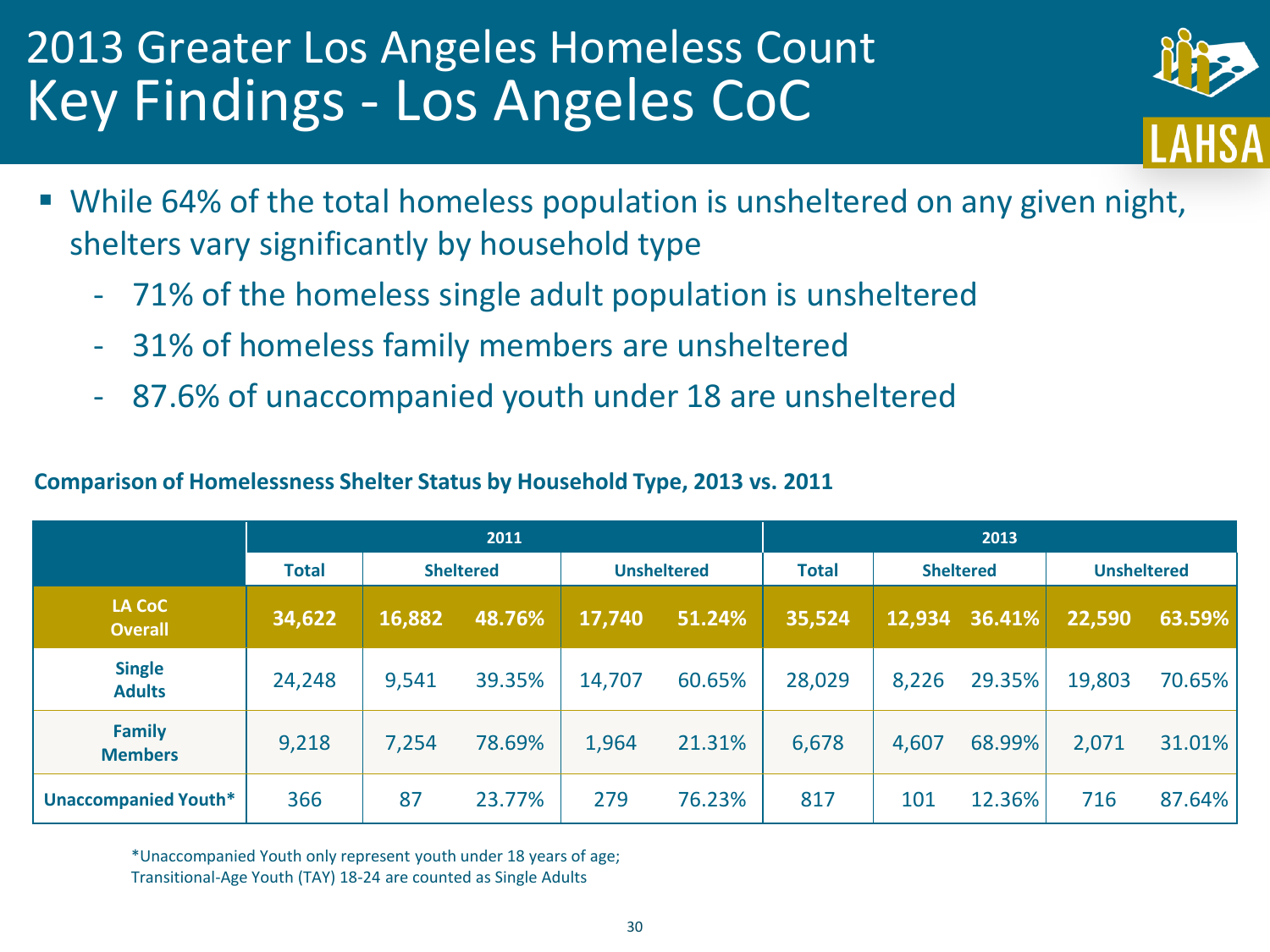#### 2013 Greater Los Angeles Homeless Count LA CoC Subpopulation Prevalence Rates



#### **Changes in Homeless Subpopulation Totals, 2011 – 2013**

|                                            | 2011   |        |        | 2013   |          | <b>Changes</b> |
|--------------------------------------------|--------|--------|--------|--------|----------|----------------|
|                                            | #      | %      | #      | %      | #        | %              |
| <b>Chronically Homeless Individuals</b>    | 7,668  | 22.15% | 7,475  | 21.04% | $-193$   | $-2.52%$       |
| <b>Chronically Homeless Family Members</b> | 1,972  | 5.70%  | 1,227  | 3.45%  | $-745$   | $-37.78%$      |
| <b>Substance Abusers</b>                   | 12,038 | 34.77% | 11,073 | 31.17% | $-965$   | $-8.02%$       |
| <b>Mental Illness</b>                      | 11,688 | 33.76% | 9,963  | 28.05% | $-1,725$ | $-14.76%$      |
| <b>Veterans</b>                            | 6,281  | 18.14% | 4,007  | 11.28% | $-2,274$ | $-36.20%$      |
| <b>Female Veterans</b>                     |        |        | 227    | 0.64%  | $- -$    |                |
| <b>Persons with HIV/AIDS</b>               | 862    | 2.49%  | 349    | 0.98%  | $-513$   | $-59.51%$      |
| <b>Domestic Violence Experience</b>        | 3,778  | 10.91% | 3,159  | 8.89%  | $-619$   | $-16.38%$      |
| <b>Physical Disability</b>                 |        | ŧ      | 6,321  | 17.79% | $- -$    | --             |

**† No 2011 data for Female Veterans.**

**‡ No 2011 data for Persons with Physical Disabilities.**

Note: Subpopulations are not mutually exclusive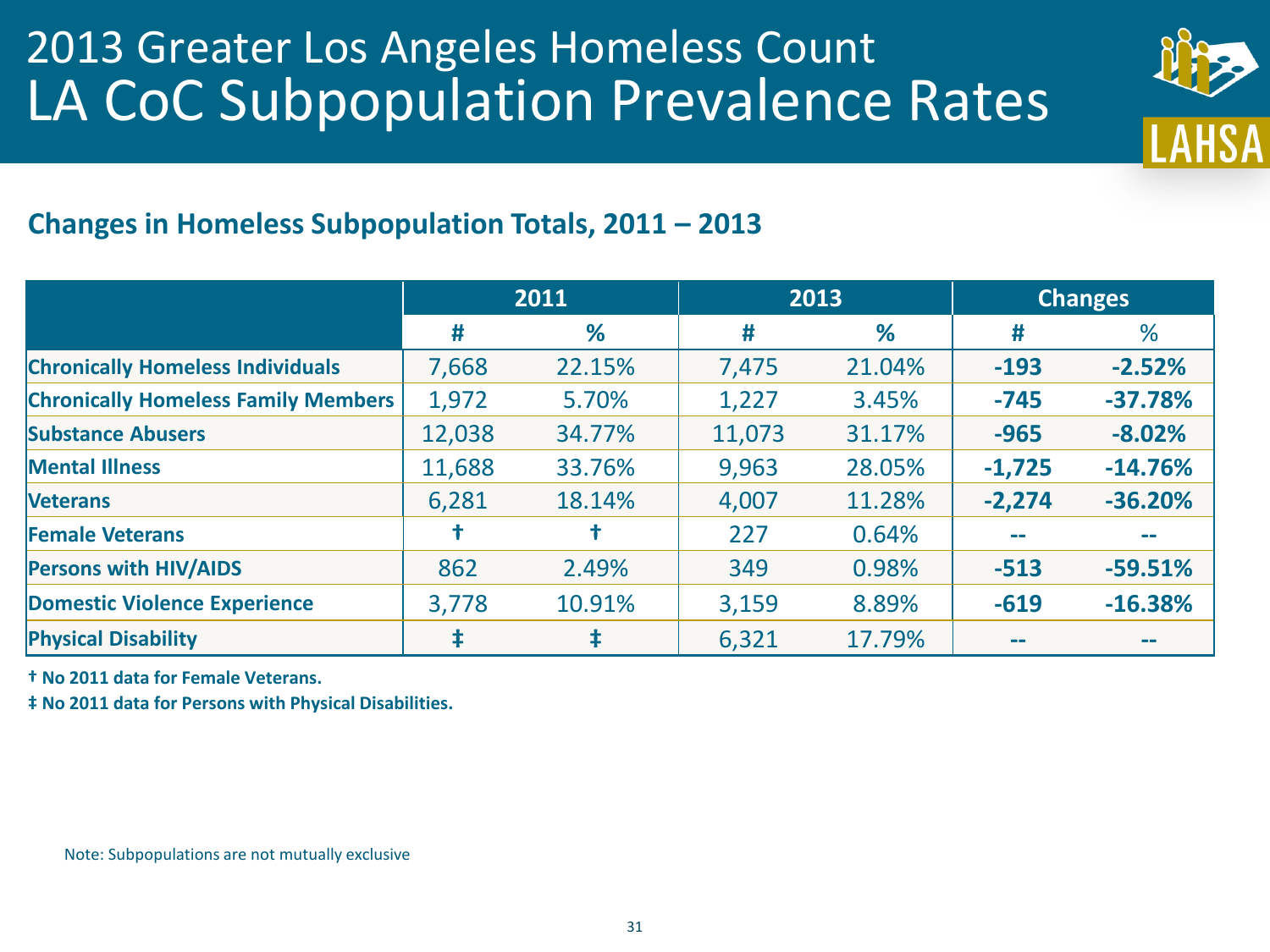#### 2013 Greater Los Angeles Homeless Count LA CoC Gender Prevalence Rates

■ 3 in 4 people experiencing homelessness are male

#### **Homeless Totals by Gender, 2013**

|                              | 2013   |         |
|------------------------------|--------|---------|
|                              | #      | %       |
| <b>Male</b>                  | 26,221 | 73.81%  |
| <b>Female</b>                | 9,303  | 26.19%  |
| <b>Los Angeles CoC Total</b> | 35,524 | 100.00% |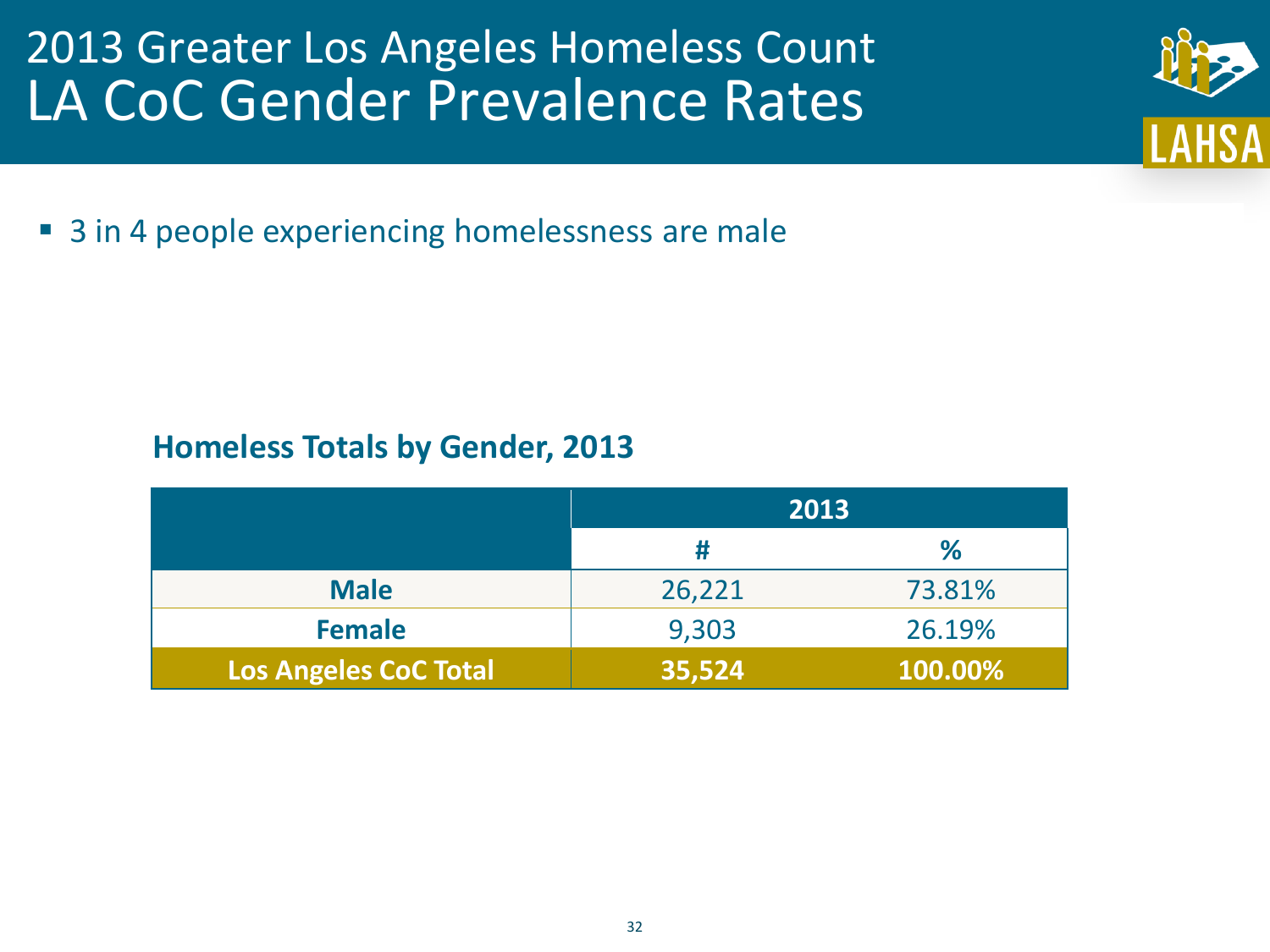# 2013 Greater Los Angeles Homeless Count LA CoC Ethnicity Prevalence Rates



 This year's data shows a significant shift in the demographics of homelessness in Los Angeles: 34% of the total number of homeless persons identified as Black/African American, 30% identified as White/Caucasian and 20% as Hispanic/Latino. Asians/Pacific Islanders, Native American/Alaskan Natives, and Multi-Racial/Others represented a combined 3% of homeless persons.

|  |  |  | <b>Homeless Totals by Ethnicity, 2013</b> |  |
|--|--|--|-------------------------------------------|--|
|--|--|--|-------------------------------------------|--|

|                                       | <b>Total#</b> | % of Population |
|---------------------------------------|---------------|-----------------|
| <b>African American/Black</b>         | 12,154        | 34%             |
| <b>White/Caucasian</b>                | 10,670        | 30%             |
| <b>Hispanic/Latino</b>                | 6,953         | 20%             |
| <b>Asian/Pacific Islander</b>         | 394           | 1%              |
| <b>Native American/Alaskan Native</b> | 339           | $1\%$           |
| <b>Multi-Racial/Other</b>             | 347           | 1%              |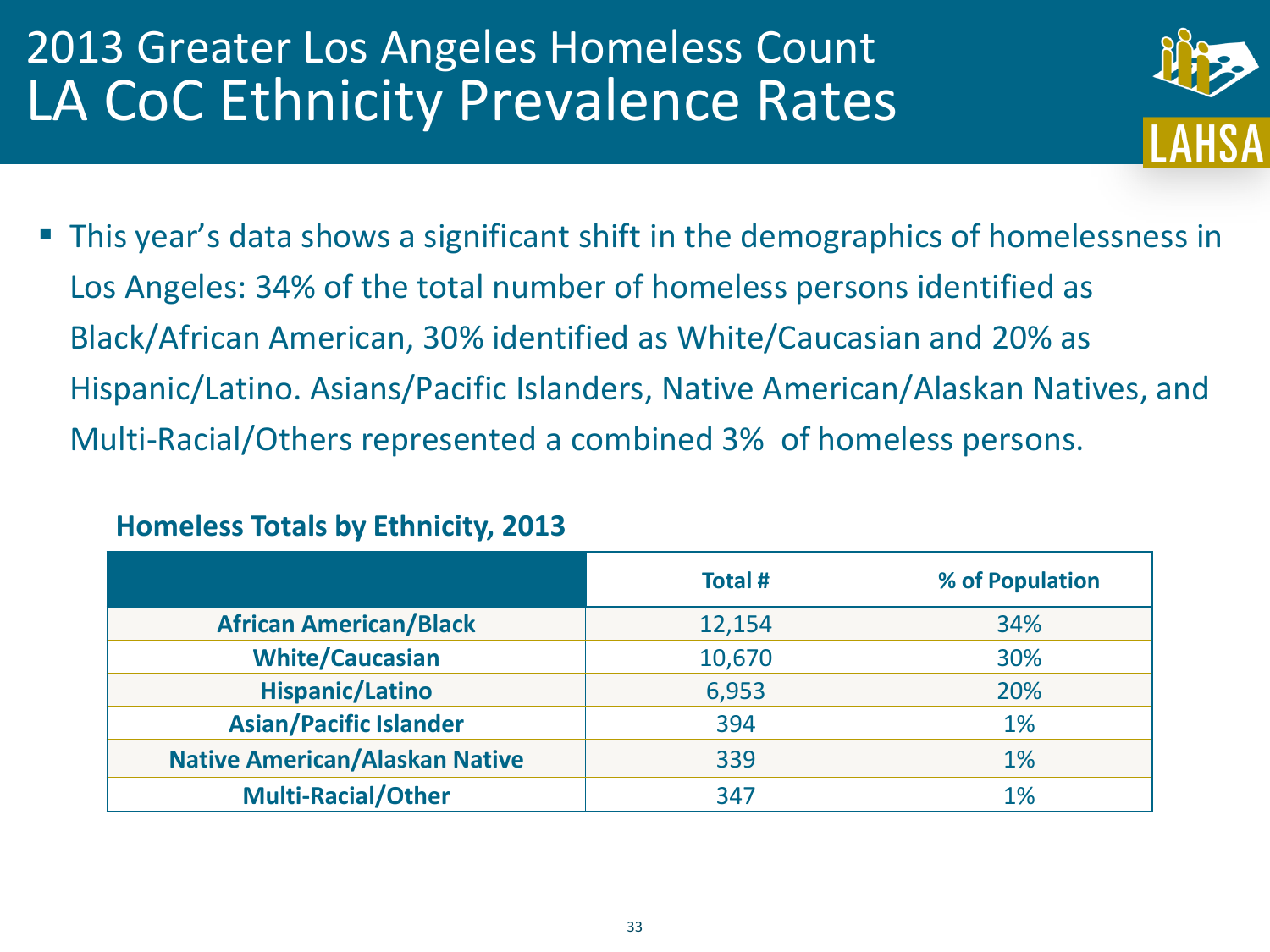# 2013 Greater Los Angeles Homeless Count LA CoC Age Totals & Prevalence Rates



#### **Changes in LA Continuum of Care (CoC) Homelessness by Age Totals, 2011 – 2013**

|                 | 2011<br><b>Total</b> |       | 2013<br><b>Total</b> |       | $2011 - 2013$  |          |
|-----------------|----------------------|-------|----------------------|-------|----------------|----------|
|                 |                      |       |                      |       | <b>Changes</b> |          |
|                 | #                    | %     | #                    | %     | Ħ              | %        |
| <b>Under 18</b> | 6,066                | 17.5% | 4,667                | 13.1% | $-1,399$       | $-29.9%$ |
| 18-24           | 2,985                | 8.6%  | 4,428                | 12.5% | 1,443          | 32.6%    |
| Over 24         | 25,571               | 73.9% | 26,429               | 74.4% | 858            | 3.2%     |
| <b>Total</b>    | 34,622               | 100%  | 35,524               | 100%  |                |          |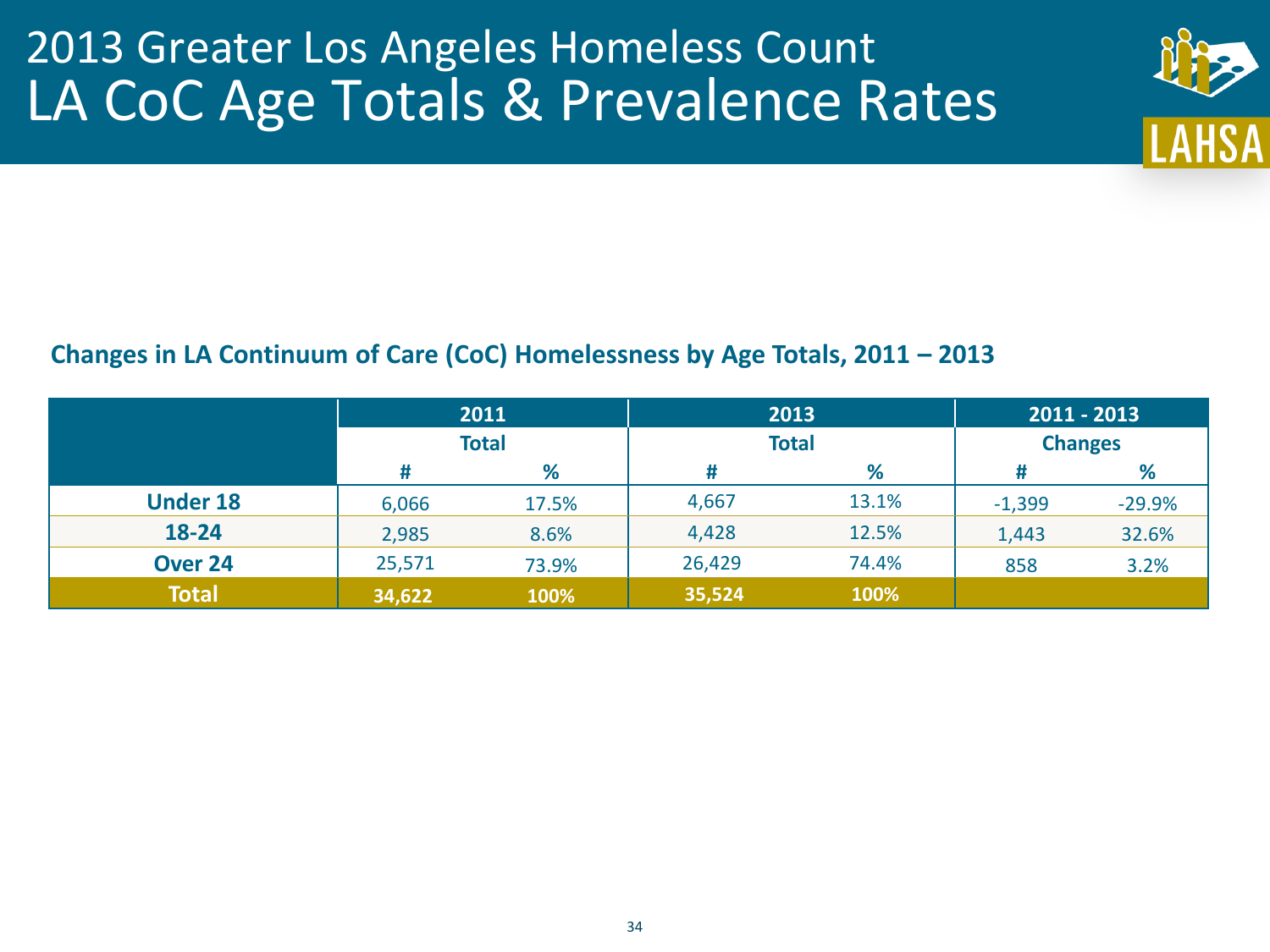# 2013 Greater Los Angeles Homeless Count 2013 Homeless Numbers Around the USA



#### **Homeless Counts Map**

#### **INTERACTIVE TOOL | MARCH 8, 2013**

This map serves as a database of January 2013 point-in-time counts that have been reported in media reports or on Continuum of Care/government websites. Red markers indicate reports of increases and green markers indicate reports of decreases. Stories of partial counts (e.g. unsheltered only or families only) are not included. Links to the report are included. Do you know of a community report not shown in the below map? Notify us and send the report to the Alliance by e-mail. Note: Though all links in this map are live at the time that they are added to the map, archiving practices at online media outlets will lead to some broken links for older stories.

Media report of an increase in homelessness Media report of a decrease in homelessness

-CoC/government report of an increase in homelessness

CoC/government report of a decrease in homelessness



| <b>City</b>                                      | <b>State</b> | 2012   | 2013  | % Change |
|--------------------------------------------------|--------------|--------|-------|----------|
| <b>Sonoma County</b>                             | <b>CA</b>    | 11,929 | 3,813 | $-68%$   |
| <b>Riverside County</b>                          | <b>CA</b>    | 4,321  | 2,978 | $-31%$   |
| <b>Kern County</b>                               | CA           | 1,439  | 1,158 | $-20%$   |
| Pasadena                                         | <b>CA</b>    | 904    | 772   | $-15%$   |
| Spokane                                          | <b>WA</b>    | 1,185  | 1,030 | $-13%$   |
| Hillsboro/Beaverton/<br><b>Washington County</b> | <b>WA</b>    | 1,331  | 1,153 | $-13%$   |
| State of Idaho                                   | ID           | 1,968  | 1,781 | $-10%$   |
| <b>San Bernardino County</b>                     | <b>CA</b>    | 2,532  | 2,321 | $-8%$    |
| <b>Allegheny County</b>                          | <b>PA</b>    | 1,376  | 1,492 | $-8%$    |
| Charlotte                                        | <b>NC</b>    | 2,567  | 2,418 | $-6%$    |
| <b>Austin</b>                                    | <b>TX</b>    | 2,244  | 2,121 | $-5%$    |
| <b>Washington DC</b>                             | <b>DC</b>    | 6,954  | 6,865 | $-1%$    |
| <b>Montgomery County</b>                         | <b>MD</b>    | 982    | 1,004 | $+2%$    |
| <b>State of Montana</b>                          | <b>MT</b>    | 2,250  | 2,328 | $+3%$    |
| <b>New Hampshire State</b>                       | <b>NH</b>    | 2,422  | 2,576 | $+6%$    |
| Sacramento                                       | <b>CA</b>    | 2,358  | 2,538 | $+8%$    |
| <b>Tarrant and Parker</b><br><b>Counties</b>     | <b>TX</b>    | 2,169  | 2,390 | $+10%$   |
| <b>State of Maine</b>                            | <b>ME</b>    | 1,050  | 1,175 | $+12%$   |
| Yonkers/Westchester                              | <b>NY</b>    | 1,741  | 2,054 | $+18%$   |
| <b>Northwest Arkansas</b>                        | <b>AR</b>    | 2,001  | 2,429 | $+18%$   |
| <b>NC Balance of State</b>                       | <b>NC</b>    | 2,922  | 3,627 | $+24%$   |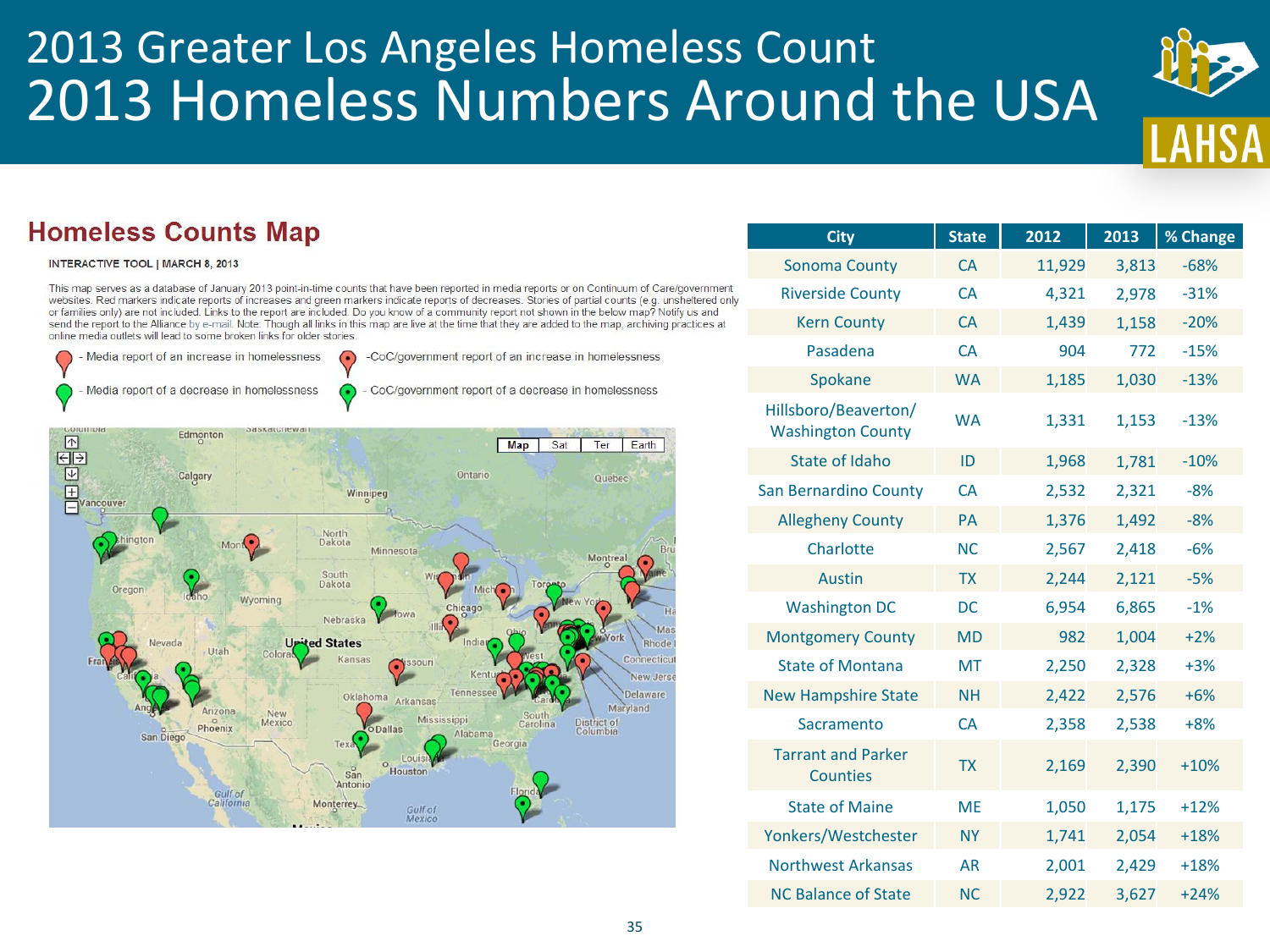#### 2013 Greater Los Angeles Homeless Count Scale and Geography of Los Angeles





PITTSBURGH: overall homelessness increased 8%, from 1,376 people in 2012 to 1,492 people in 2013

BOSTON: Overall homelessness increased 5.2% to 6,992 in December 2012

CLEVELAND: 2,191 homeless persons in 2012

ST. LOUIS: 3,630 homeless persons in 2012

SAN FRANCISCO: 15,050 homeless persons in 2012

MILWAUKEE: 1,466 homeless persons in 2012

MINNEAPOLIS: 5,235 homeless persons in 2012

\*Note: all the jurisdictions on the map were not included; most recent homeless count results were used because not all have reported their 2013 results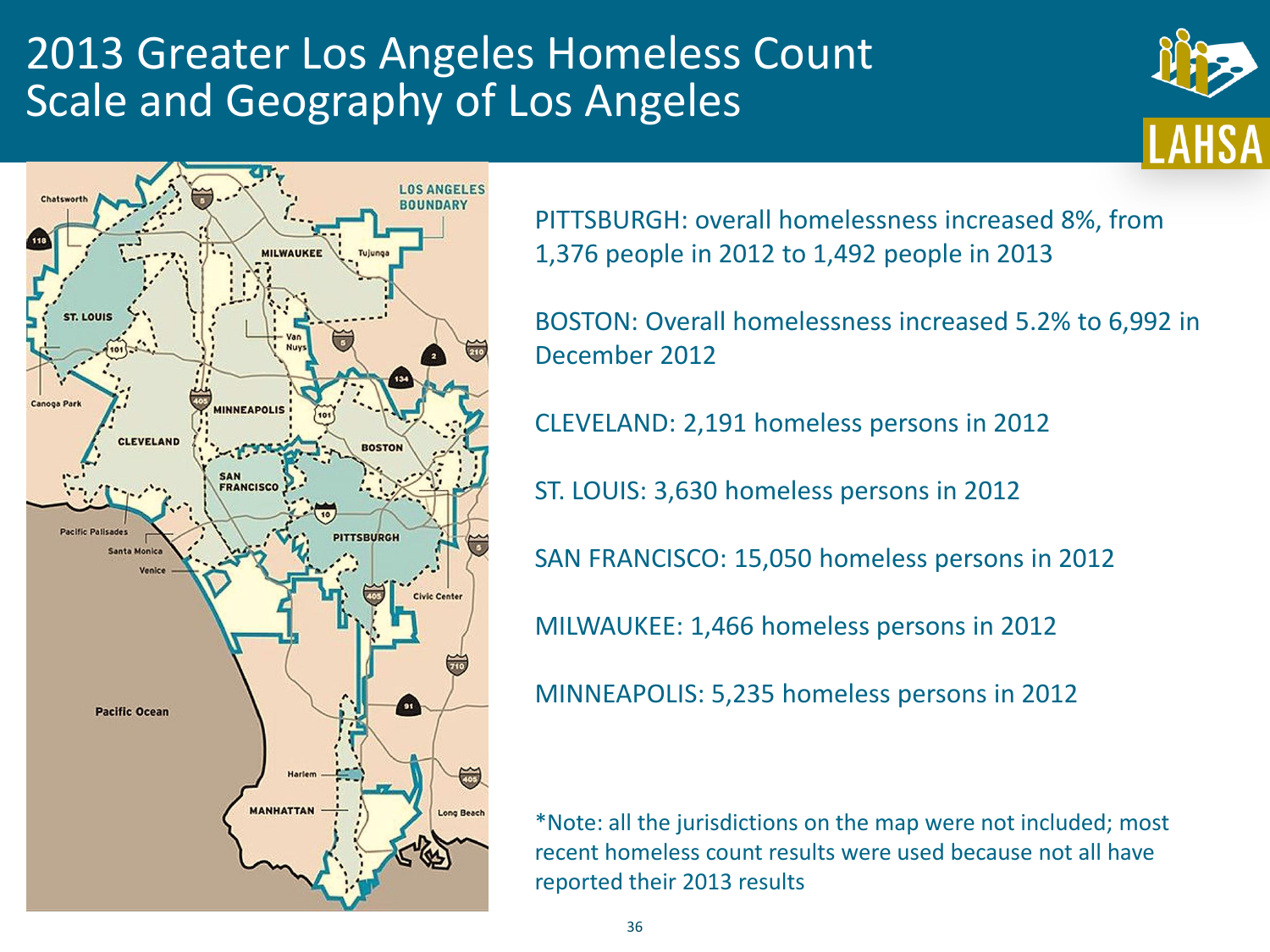### 2013 Greater Los Angeles Homeless Count Homeless Youth



- Los Angeles is one of the only jurisdictions to conduct a separate Youth Count in order to target hard to reach youth
- Provider agencies and homeless youth counters identified neighborhoods to count based on places where homeless youth tend to frequent
	- increased participation allowed for better geographic coverage
	- 40.5% increase in number of people counting youth -- 118 youth participated in 2013; 84 participated in 2011
	- youth workers had hands-on knowledge of youth hot spots in their area
- In 2013, there were 6,019 homeless youth not part of a family household unit in the Los Angeles CoC, compared to 3,959 in 2011
	- 5,202 Single Adults were Transitional-Age Youth (TAY) between the ages of 18 to 24
	- 817 were Unaccompanied Youth under age 18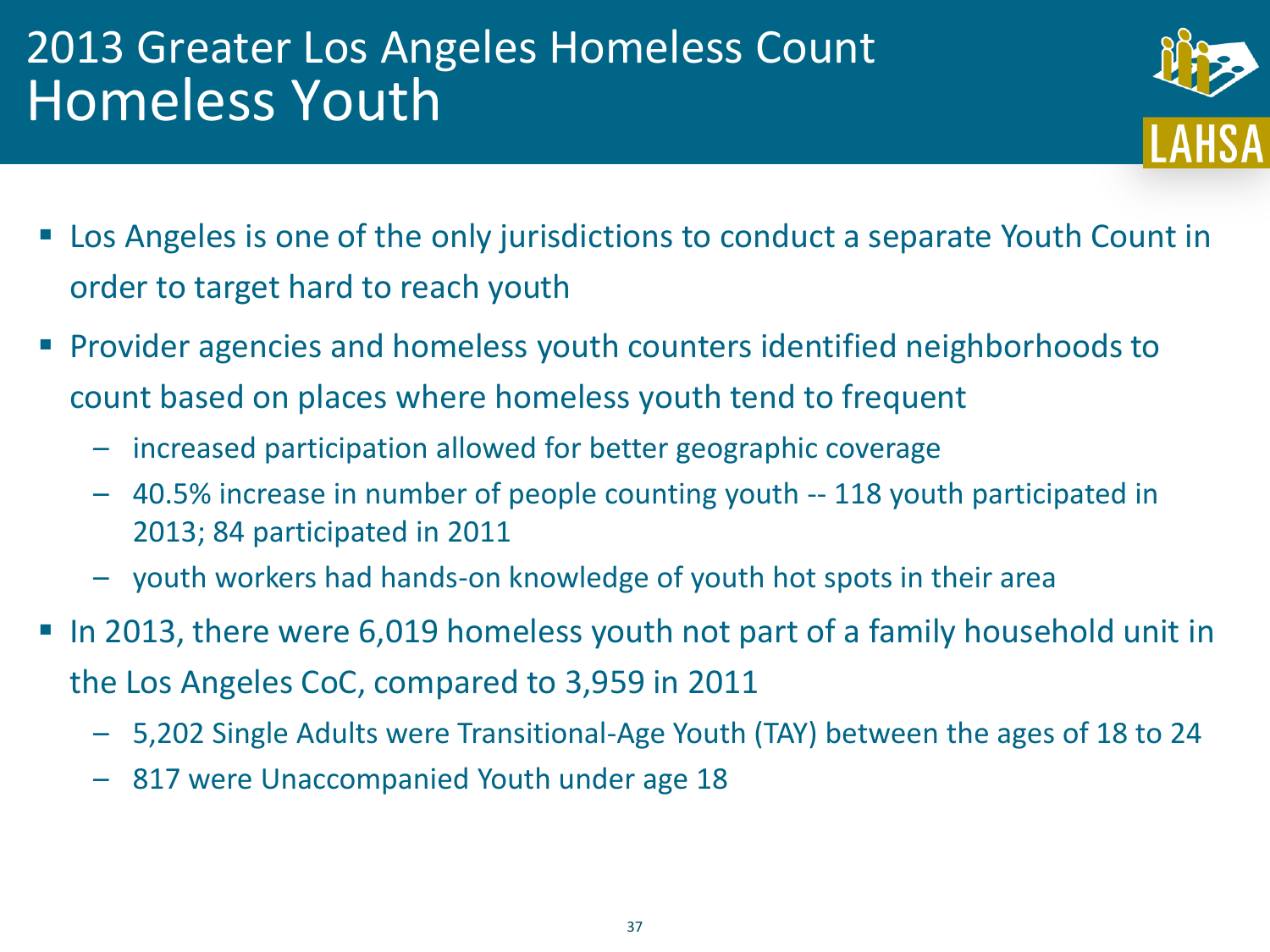# 2013 Greater Los Angeles Homeless Count Homeless Families



- In 2013, family homelessness decreased by 27.6%
	- The Los Angeles Continuum of Care enumerated 6,678 homeless family members in 2,223 family units in 2013, compared to 9,218 family members in 4,970 family units in 2011
	- 4,607 of the 6,678 family members counted in 2013 were family members either in shelters or using hotel/motel vouchers and 2,071 were unsheltered
	- Overall 2,540 fewer homeless family members enumerated in 2013 vs. 2011
		- Number of unsheltered family members remained relatively unchanged in 2013 vs. 2011 (+107)
		- Reduction in sheltered families could be due to successful transition to permanent housing or out-migration to areas with lower unemployment rates
- **Example 1** Challenges in estimating homeless families
	- Homeless families are hard to find
	- Rules on how to count them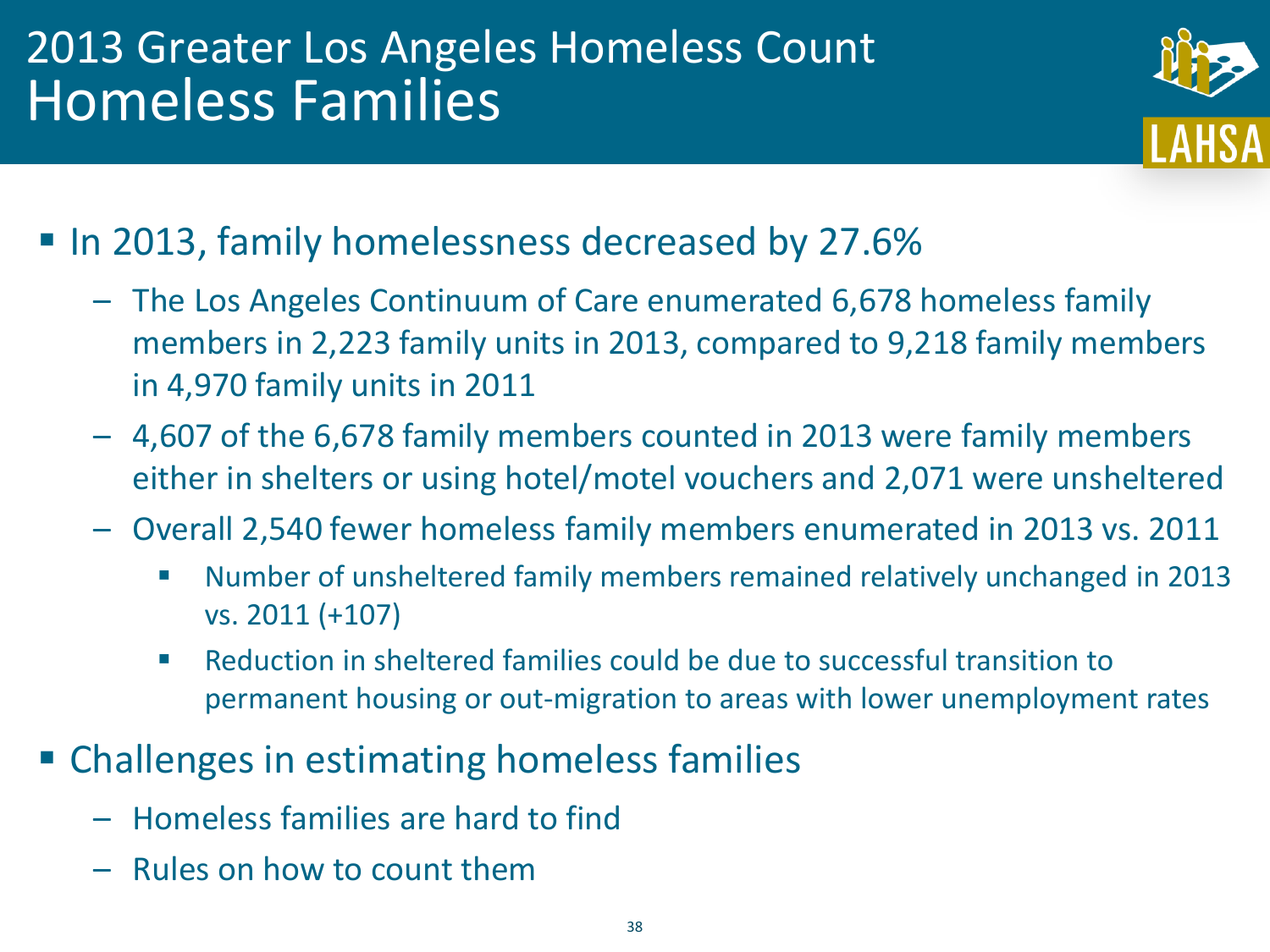### 2013 Greater Los Angeles Homeless Count Homeless Veterans



- 11.3% of the homeless people in the LA CoC are veterans compared to 18.14% from the 2011 count
	- The number of veterans decreased by 36.2% from 6,281 in 2011 to 4,007 in 2013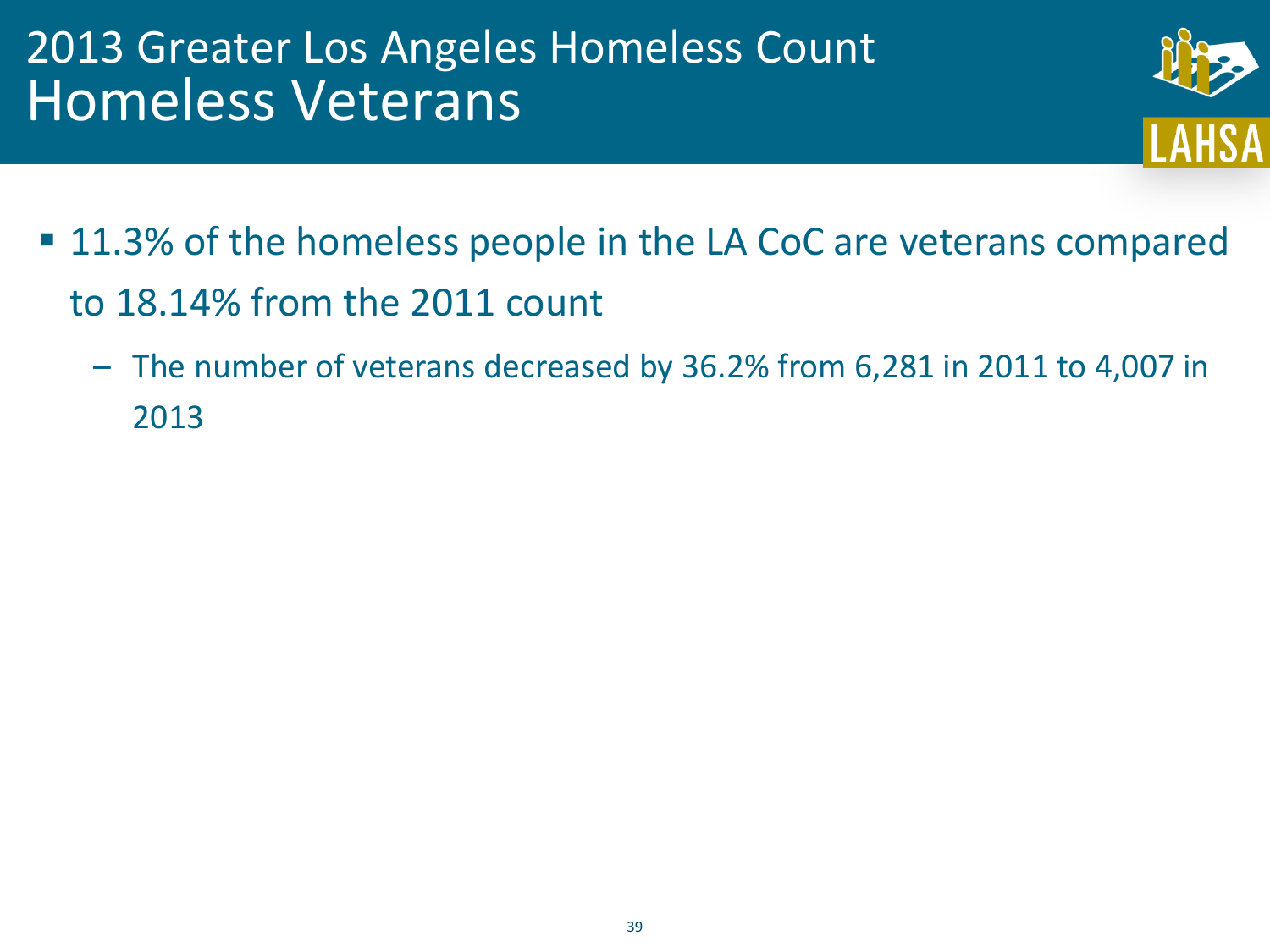### 2013 Greater Los Angeles Homeless Count Chronic Homelessness



- 21.04% of the homeless population were chronically homeless single adults a slight decrease with 2011 prevalence rate of 22.15%
- The total number of chronically homeless individuals have decreased by 193 persons from 7,668 in 2011 to 7,475 in 2013
- Chronicity in family members experiencing homelessness has decreased from 5.7% in 2011 to 3.45% in 2013, resulting in a reduction in chronically homeless family members by 745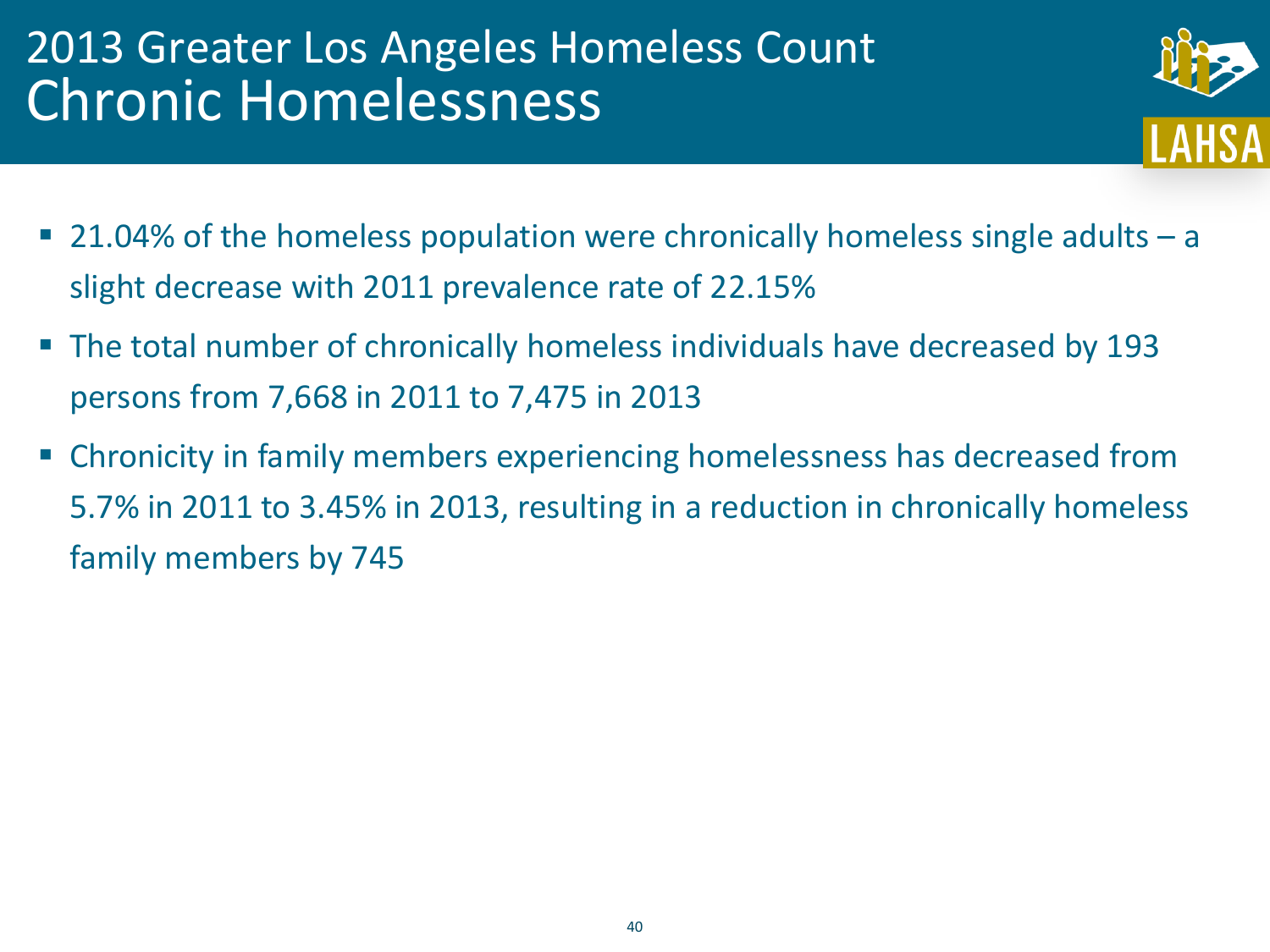# 2013 Greater Los Angeles Homeless Count Chronically Homeless Individuals

- The percentage of persons experiencing at least four episodes of homelessness in three years has increased
- HUD's objective is to target long term homelessness





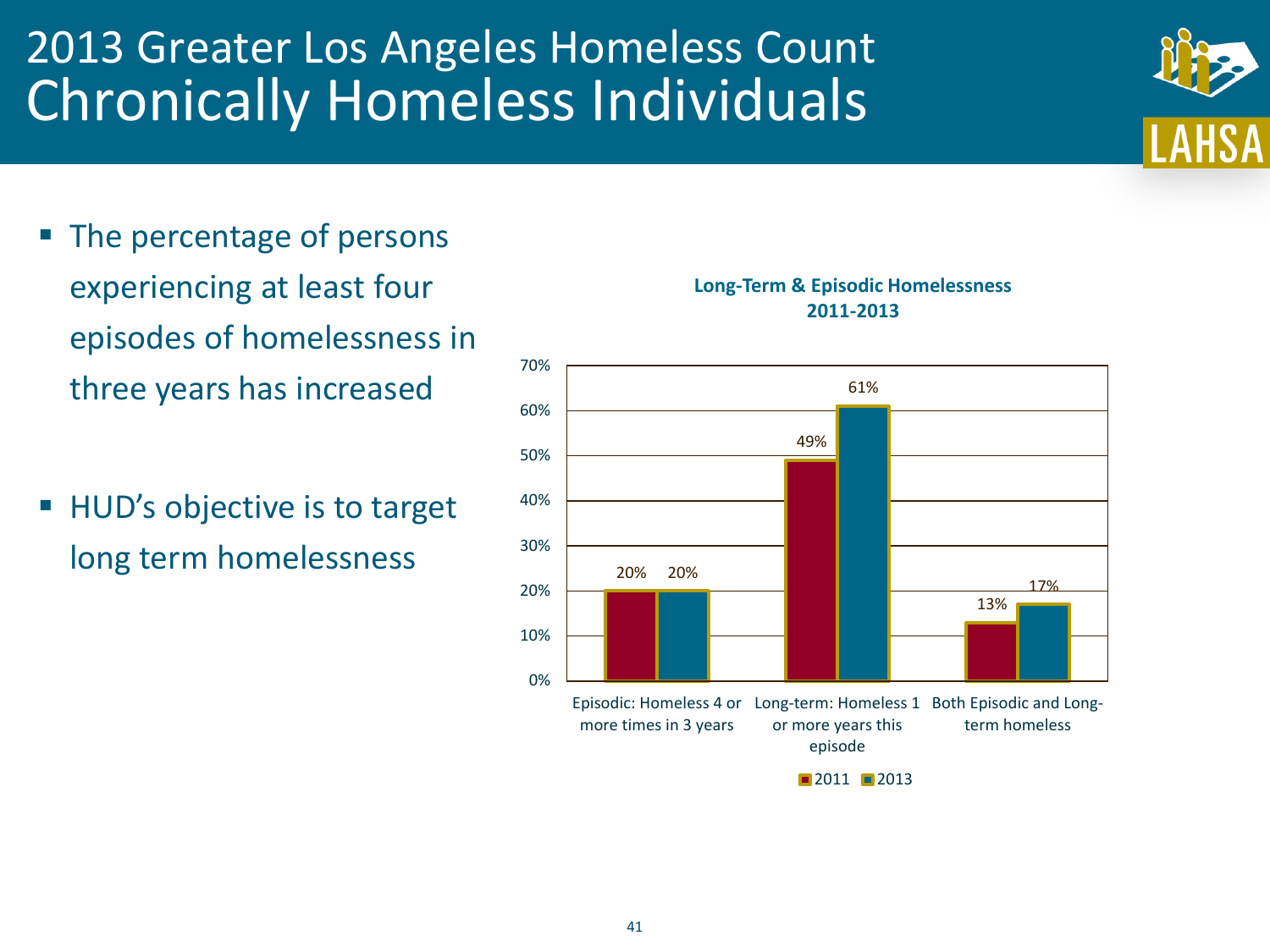# 2013 Greater Los Angeles Homeless Count Methodology: Street Count



- Two-to-four person teams of volunteers were created to conduct street counts throughout Los Angeles County
- Teams counted only within the boundaries of selected census tracts
- Teams visually counted:
	- Homeless people (individuals, including youth and families)
	- Numbers of vehicles with people sleeping inside
	- Number of encampments and tents (any makeshift shelter, such as cardboard boxes, tarps, tents, etc.)
- Teams did not count:
	- People in abandoned buildings
	- People on private property
	- Doubled-up or precariously housed people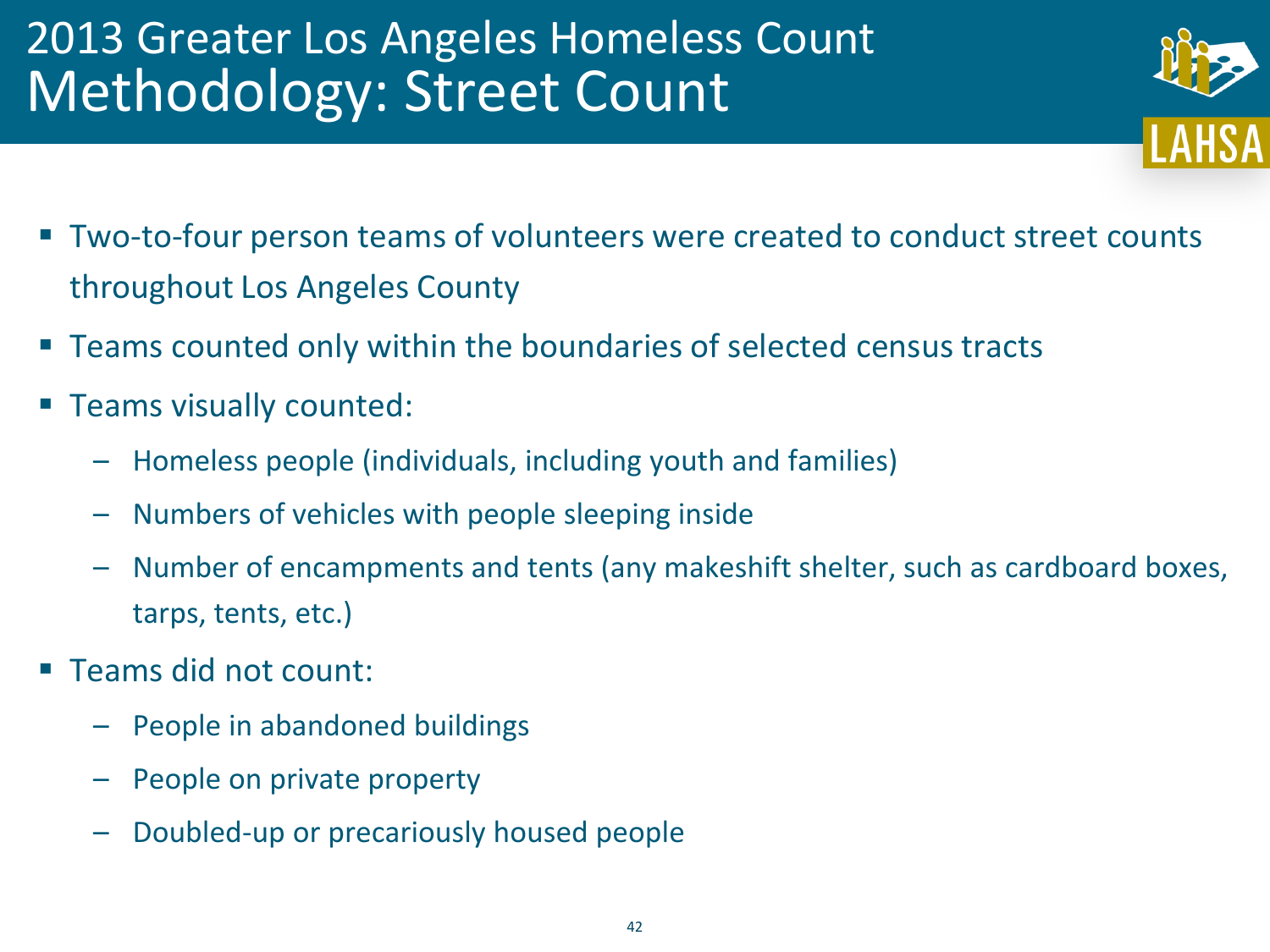# 2013 Greater Los Angeles Homeless Count Methodology: Street Count



- More than 5,000 volunteers canvassed Los Angeles County streets by foot or vehicle, covering more than 16,000 road miles
- 1,355 census tracts were covered in 2013 vs. 922 census tracts covered in 2011 (+ 433 census tracts)
- 68 "opt-in" cities and 22 communities conducted counts, covering 100% of the census tracts in their city or community
	- 11 communities were Count PLUS Communities and "opted in" to complete a full enumeration and by-name homeless registry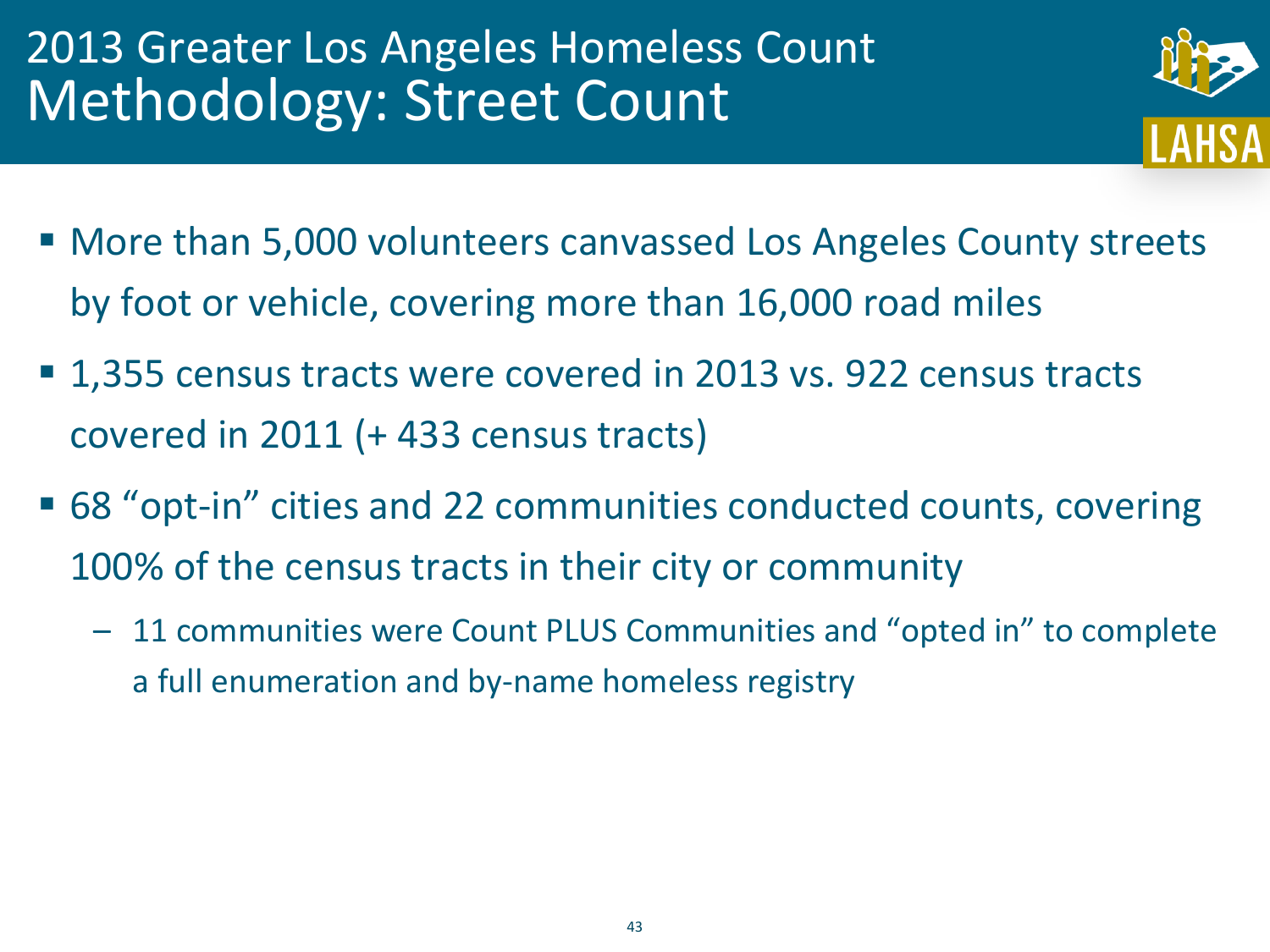# 2013 Greater Los Angeles Homeless Count Methodology: Shelter Count



- Captures the number of individuals including unaccompanied youth and families in emergency shelters, transitional housing, safe havens, and hotels/motels that accept homeless vouchers
- Conducted during same time as unsheltered street count to avoid double counting
- Quality checks include comparing capacity to occupancy, HMIS data, zero count reports, prior count reports, and other measures to ensure response accuracy
- 24% (12,934) of the homeless population were counted in shelters, transitional housing programs, and voucher/housing benefit programs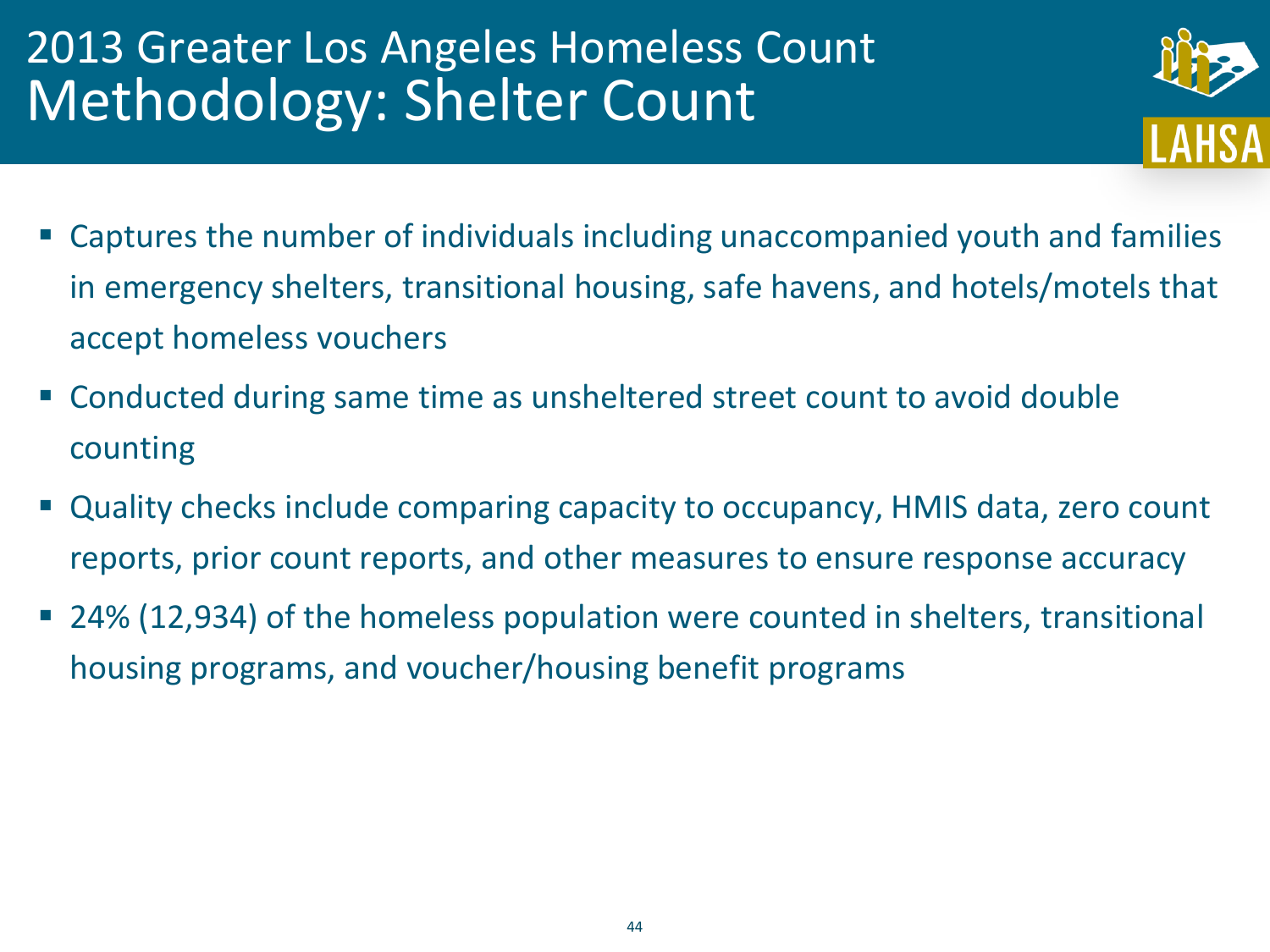# 2013 Greater Los Angeles Homeless Count Methodology: Demographic Survey

- 
- A demographic survey is conducted to estimate the number and characteristics of the homeless subgroups:
	- chronically homeless individuals and families
	- family units and members
	- individuals
	- persons with HIV/AIDS
	- persons with substance abuse problems
	- persons with severe mental illness
	- Veterans
	- Persons with domestic violence experience
- 3,300 homeless interviews were completed of the unsheltered homeless population
	- Random sampling was used to reduce survey bias
- LAHSA utilized HMIS to obtain information for the sheltered homeless population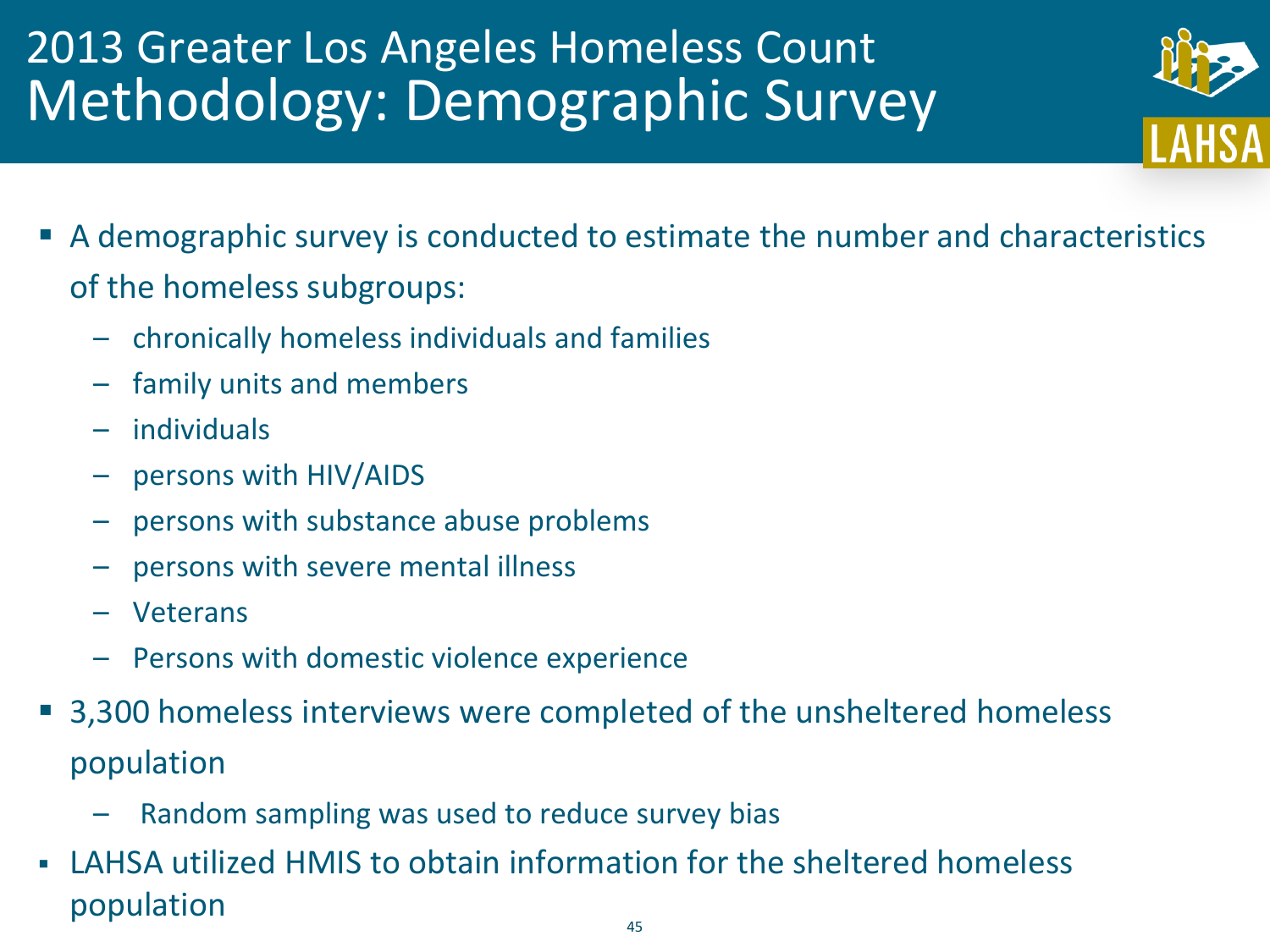# 2013 Greater Los Angeles Homeless Count Special Statistical Support



- The University of North Carolina is a leader in the survey research field and directly involved in refining and improving population-based procedures.
- Robert Agans, Ph.D. and Co-Director of the Carolina Survey Research Laboratory, directs and orchestrates complex survey research operations, including development of sample designs, questionnaire review and psychometric analysis, as well as expertise in both quantitative and qualitative data analysis.
- Donglin Zeng, Ph.D., Professor of Biostatistics and Co-Director of the CSRL, is a fellow of the American Statistical Association and the Institute of Mathematical Statistics. Dr. Zeng has extensive experience in methodology development and data analysis for missing data including nonresponse.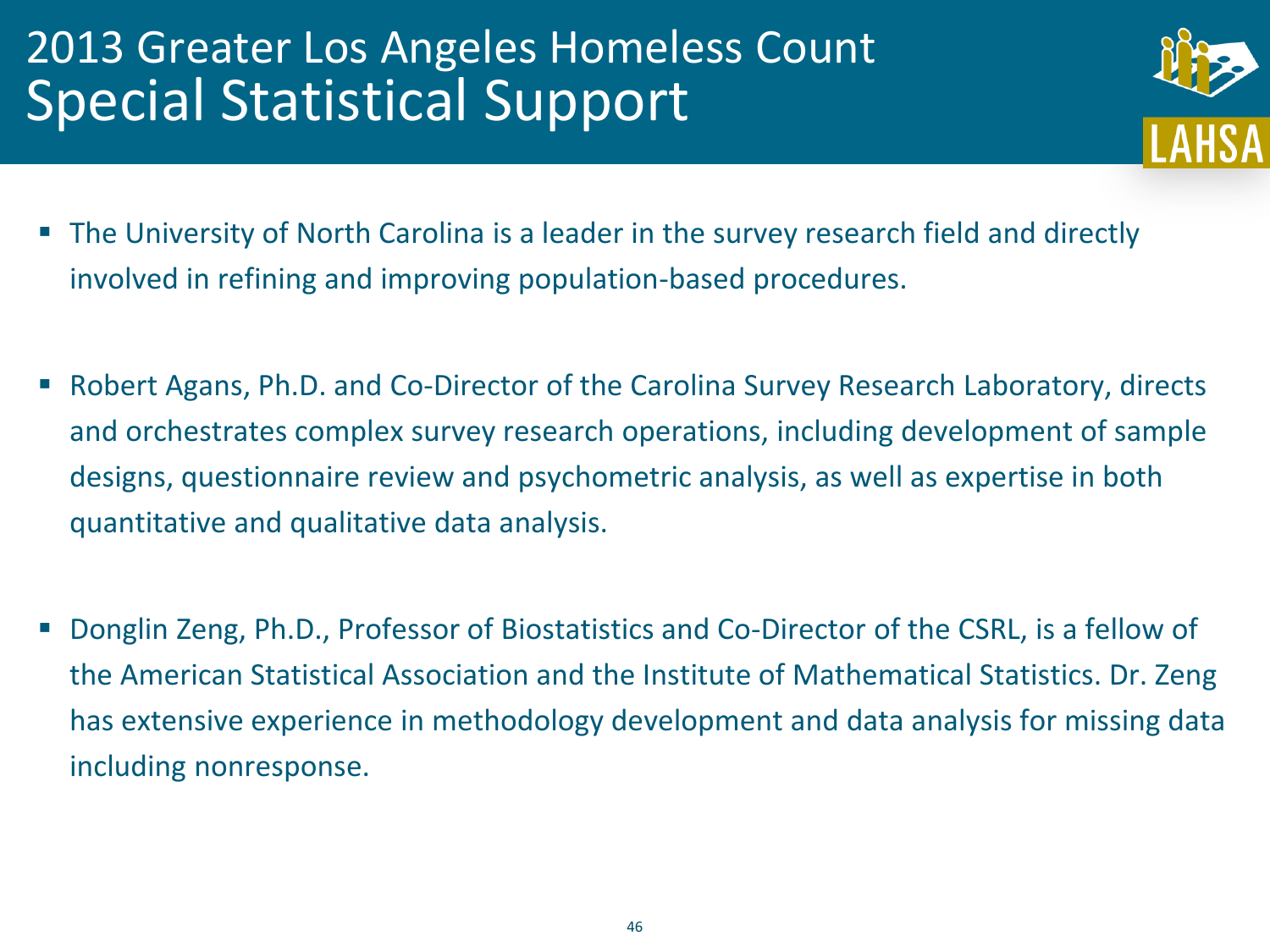## 2013 Greater Los Angeles Homeless Count Special Statistical Support



- J. Michael Bowling, Ph.D., a Research Associate Professor in Health Behavior, an Associate Director for Research at the UNC Injury Prevention Research Center, as well as Assistant Director at the CSRL, has extensive expertise in demography and survey sampling methodology. Dr. Bowling has designed and managed over 100 large-scale survey projects, many of which involved multi-staged complex survey designs.
- William D. Kalsbeek, Ph.D., Professor of Biostatistics, is a fellow of the American Statistical Association and currently the immediate Past Chair of the ASA's Survey Research Methods Section. In addition to having designed samples for over 60 national, state, and local surveys, he has served as advisor or consultant to many of the major national surveys in the U.S. His international work has included surveys in Indonesia, Somalia, Jordan, Egypt, Honduras, the Russian Republic, Shanghai, and India.